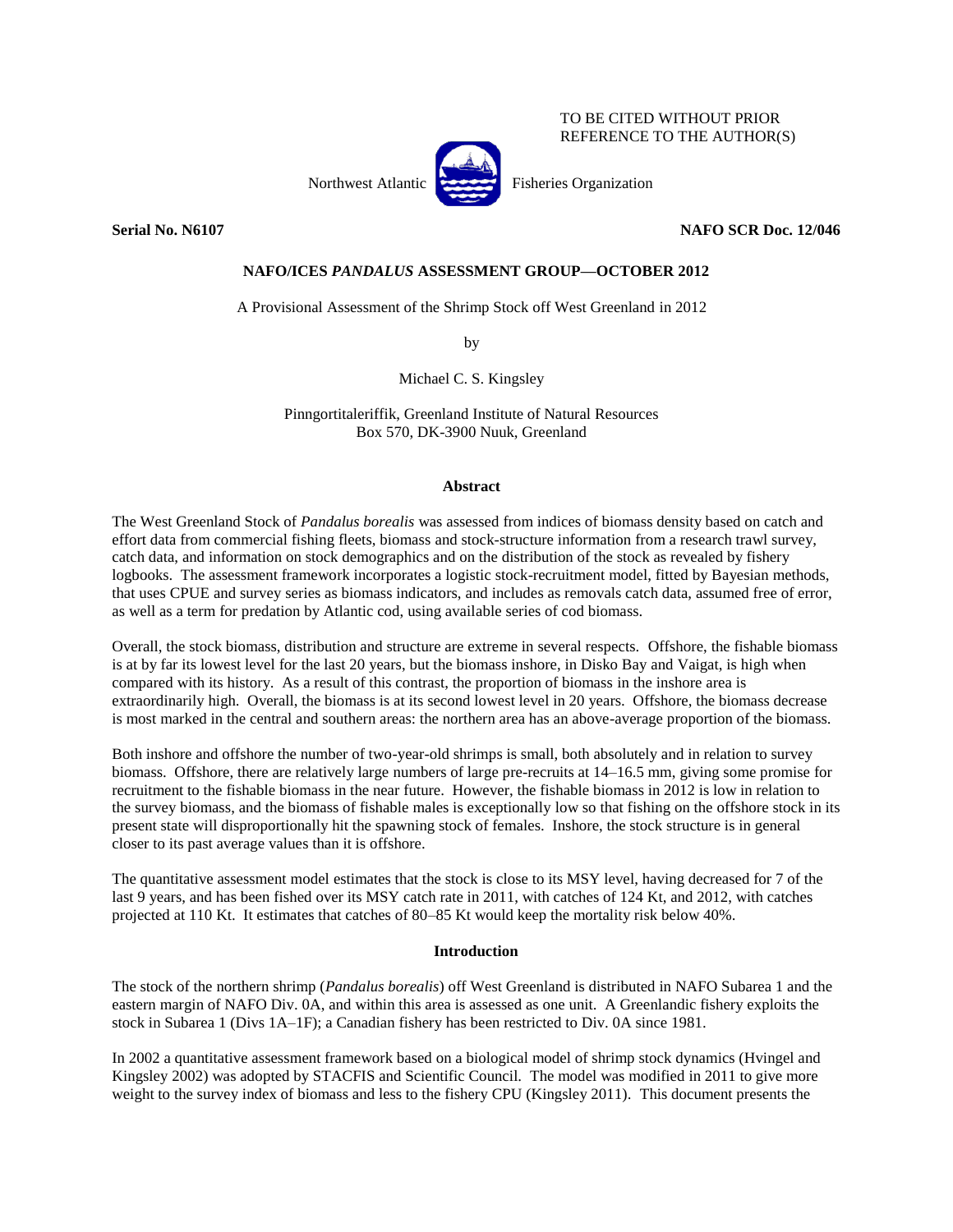results of applying it to the updated available data series of shrimp catches and shrimp and cod biomass, to evaluate management options for the West Greenland shrimp stock.

Short-term (1-year) and medium-term (three-year) projections of stock development were made for annual catches at 5 000-ton intervals from 75 000 to 100 000 tons under assumptions that the cod stock, allowance made for its overlap with shrimp distribution, might be at 20 000 tons or 25 000 tons, the estimate for 2012 being 22 300 tons. The associated risks of transgressing reference parameters—maximum sustainable yield levels of biomass (*Bmsy*) and mortality (*Zmsy*)—as well as a precautionary limit set at 30% of *Bmsy* were estimated.

This assessment refers also, although qualitatively, to information on the distribution of the Greenland fishery derived from logbooks. Trawl time, and catches, were assigned to statistical areas covering the West Greenland shrimp grounds, and series of indices of how widely the fishery was distributed were calculated (Hammeken Arboe 2012). The assessment also refers to indices that summarise survey information on the distribution of the stock and its structure (Kingsley 2008b; Kingsley et al. 2012).

### **Environment**

The survey mean bottom temperature—weighted by area, not by shrimp stock density—increased quite abruptly from a mean of  $1.83^{\circ}\text{C}$  in 1990–96 to  $3.12^{\circ}\text{C}$  in 1997–2012. At about the same time as the mean bottom temperature increased, the shrimp stock started a more protracted shift in its distribution, into shallower water and into more northerly areas. This is continuing.

The estimated survey biomass of a main predator, the Atlantic cod, was less than 10 Kt from 1991 to 2004. It increased briefly in 2006–7 to near 200 Kt, distributed mostly in southern West Greenland, before declining again. In 2011 there was a smaller increase, but in that year the fish appeared to be more concentrated in northerly areas where there was a higher density of shrimps, and the 'effective' cod stock appeared to have increased significantly. In 2012, while the survey biomass of cod has increased again to 74 Kt, it is again mostly distributed in more southerly areas, its index of overlap with the shrimp stock is less, and the 'effective' cod stock has declined slightly from the 2011 value. However, stocks of Atlantic cod in West Greenland continue to fluctuate and while forecasting the biomass and distribution of cod on the West Greenland shrimp ground is important in predicting the dynamics of the stock of Northern shrimp and in managing the fishery, it remains an insoluble problem. The stockdynamic model used in the assessment allows for flexible and comprehensive consideration of possible developments of the cod stock.

### **Stock Size, Distribution and Structure**

*Survey measures of stock size*

|                                        |                      | Number (bn) |        |          |        |        |        |        |
|----------------------------------------|----------------------|-------------|--------|----------|--------|--------|--------|--------|
|                                        |                      | Survey      |        |          |        |        |        |        |
|                                        | Disko B.<br>& Vaigat | Offshore    | Total  | Fishable | Female | Male   | Female | Age 2  |
| $2012$ value <sup>1</sup>              | 92.5                 | 103.7       | 196.2  | 178.7    | 77.2   | 29.7   | 9.0    | 2.07   |
| $20$ -year <sup>2</sup> upper quartile | 87.6                 | 286.4       | 367.2  | 344.5    | 127.1  | 66.4   | 15.18  | 8.38   |
| 20-year median                         | 71.1                 | 220.4       | 280.3  | 258.9    | 102.6  | 42.5   | 11.80  | 5.27   |
| 20-year lower quartile                 | 44.3                 | 195.4       | 234.3  | 221.5    | 87.2   | 37.3   | 8.75   | 3.58   |
| $2012$ rank                            | 15.9/20              | 0.0/20      | 2.4/20 | .7/20    | 4.6/20 | 2.5/20 | 6.1/20 | 0.0/19 |

<sup>1</sup> corrections for unsurveyed strata (C0 in 2011–12, W1-4 in 2011) applied to measures of stock size (except age-2

numbers) were 3.7% for 2011 and 3.1% for 2012.<br><sup>2</sup> 20-year percentiles, and 2012 rank, are referred to the 20 preceding years, i.e. 1992–2011; (19 years 1993–2011 for age-2 numbers.)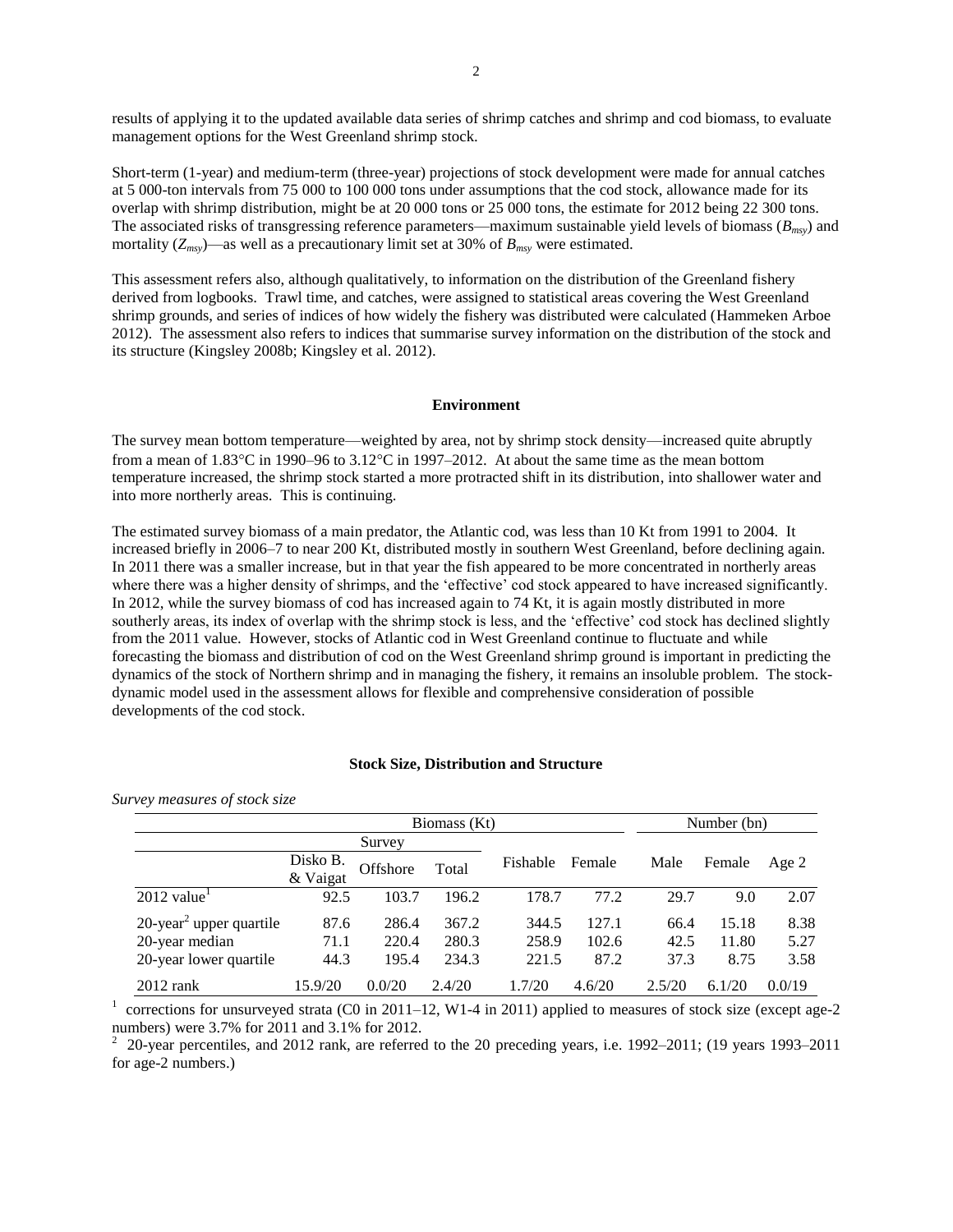|                                                                                    |                     | Of offshore $(\%)$   |                      |                      |                   |                       |                        |  |  |  |
|------------------------------------------------------------------------------------|---------------------|----------------------|----------------------|----------------------|-------------------|-----------------------|------------------------|--|--|--|
|                                                                                    | North               | $W1-2$               | W3-4                 | $W5 - 7$             | W8–9              | Distribution<br>Index | Disko B.<br>and Vaigat |  |  |  |
| 2012 value                                                                         | 34.3                | 34.6                 | 7.2                  | 23.6                 | 0.4               | 3.4                   | 48.6                   |  |  |  |
| $18$ -year <sup>1</sup> upper quartile<br>18-year median<br>18-year lower quartile | 24.5<br>15.1<br>4.7 | 36.4<br>30.8<br>26.8 | 23.1<br>19.1<br>18.5 | 28.6<br>21.5<br>14.1 | 9.2<br>3.5<br>0.6 | 4.0<br>3.3<br>3.1     | 25.1<br>21.7<br>20.1   |  |  |  |
| $2012$ rank<br>$2011$ rank <sup>2</sup>                                            | 16.1/18<br>15.2/17  | 12.9/18<br>15.2/17   | 1.6/18<br>0.0/17     | 11.1/18<br>7.2/17    | 2.6/18<br>6.5/17  | 9.7/18<br>4.3/17      | 19.0/18<br>18.0/17     |  |  |  |

*Measures of survey biomass distribution within SA1*

 $<sup>1</sup>$  percentiles and 2012 rank are referred to the 18 preceding years, i.e. 1994–2011, with stable survey coverage.</sup>  $2 \text{ referred to the 17 preceding years, i.e. } 1994-2010.$ 

Survey biomass has decreased continuously, with one interruption in 2010, since reaching a high level in 2003, and overall measures of stock size, and most of the individual measures, are about as low as they have been in the last 20 years. The survey biomass is 27% less than in 2011, and 45% less than the temporary maximum of 2010. The low biomass is not uniform. The inshore area comprising Disko Bay and Vaigat has survey biomass well above its 20 year upper quartile point, while the offshore area collectively has its lowest biomass for 20 years. Owing to these divergent trajectories, the inshore area has a proportion of the survey biomass in 2012 which is the highest ever and nearly twice its upper quartile point.

Even within the offshore area as a whole, the trajectories have been different. The southernmost area had collapsed already in 2004–2007 and W3–4, around Store Hellefiskebanke, collapsed in 2011 and remained empty in 2012. The northern area and W1–2 off the mouth of Disko Bay hold proportions of the offshore biomass that are well above their median values. The proportion in the south-central offshore area W5–7, extending from the Lille Hellefiskebanke to Kobberminebugten, is somewhat above its median, but the 2012 estimate is largely due to a small number of large catches and is relatively imprecise.

The proportions in W1 and 2, W3 and 4, and Disko had been relatively constant over the preceding 18 years: the inter-quartile ranges were about one quarter of the medians. The deviations in 2012, especially for Disko (upward) and W3–4 (downward) are, by comparison with this earlier stability, especially remarkable. Comparing the 2012 rank with that for 2011 it is seen that the W3–4 proportion was already low last year, and that for Disko already high, but that the decrease in W1–2 is new.

The low level of survey biomass is more marked for males, near their 20-year minimum, than for females, which by number are close to the lower quartile. The age-2 index is the lowest so far.

The trajectory of the fishery CPU agreed with that of the survey estimate of fishable biomass from 1988 until about 2002, when the survey index suddenly made a large increase. The CPU index did not follow that jump but increased more slowly; but also it has not suffered the sustained decrease of the survey index from 2003 through 2012. Instead it has stayed close to its level of 2004 without major changes. In 2012 it decreased from its 2011 value, but only by 7½%. It is above its median of the previous 20 years, although below its upper quartile point, and still above a minimum reached in 2010. That CPU can be maintained while the survey index declines might be due to shrinking of the area over which the stock, and the fishery, is distributed.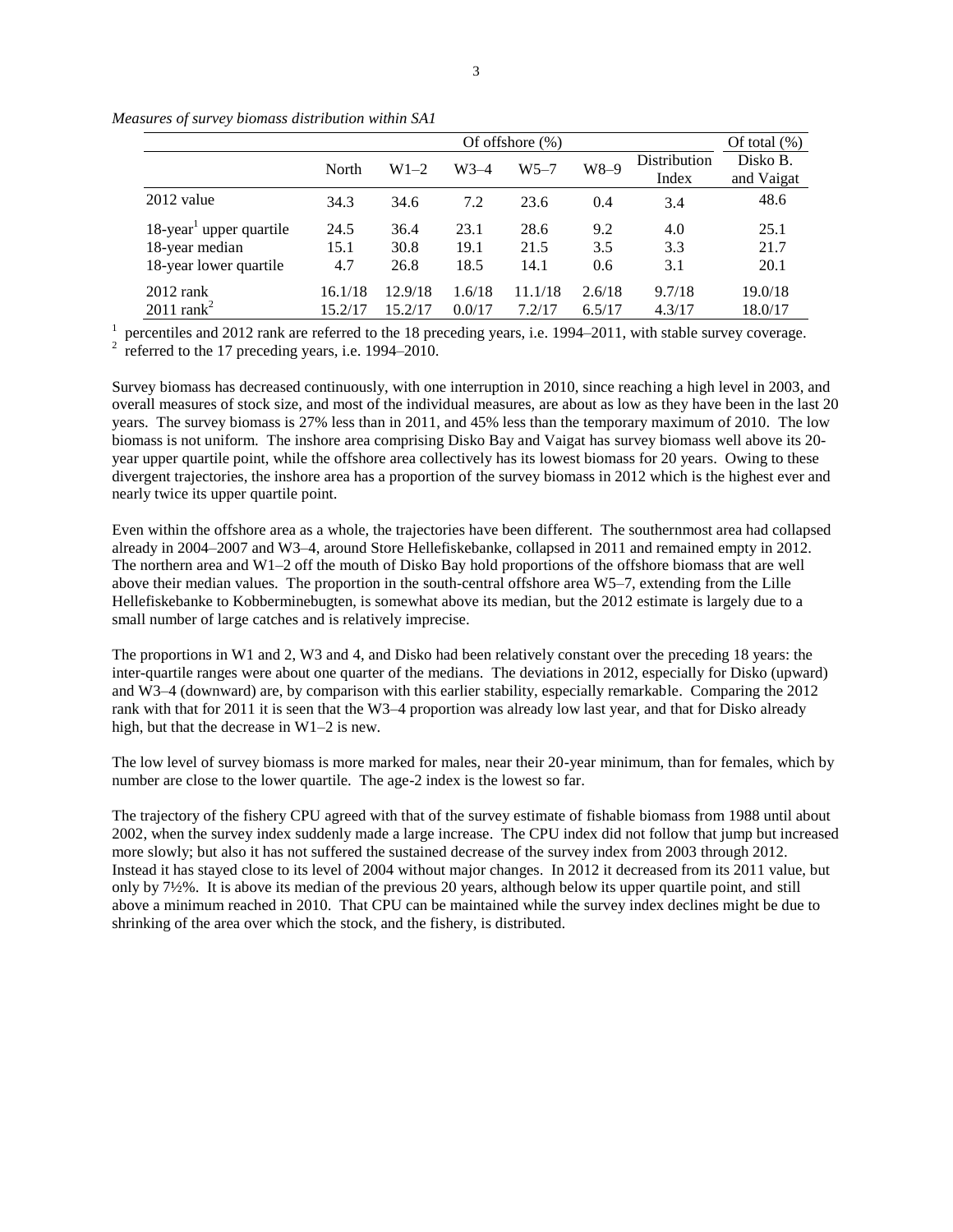|                                                                                   | <b>Numbers</b><br>('000/survey ton) |                                 | Biomass $(\%)$         |                              |                       |                         |  |  |  |
|-----------------------------------------------------------------------------------|-------------------------------------|---------------------------------|------------------------|------------------------------|-----------------------|-------------------------|--|--|--|
| Overall                                                                           |                                     | Age 2 $14-16.5$ mm <sup>2</sup> | Fishable.<br>of survey | Fishable males,<br>of survey | Females.<br>of survey | Females.<br>of fishable |  |  |  |
| 2012                                                                              | 10.9                                | 31.7                            | 91.1                   | 51.7                         | 39.4                  | 43.2                    |  |  |  |
| Upper quartile $\mathbf{r}$<br>Median <sup>1</sup><br>Lower quartile $\mathbf{r}$ | 24.7<br>18.1<br>12.1                | 26.1<br>25.3<br>22.9            | 93.9<br>92.8<br>90.7   | 58.4<br>57.0<br>54.9         | 36.9<br>35.4<br>34.4  | 39.8<br>38.2<br>37.0    |  |  |  |
| $2012$ rank <sup>1</sup>                                                          | 4.0/19                              | 6.3/7                           | 6.0/20                 | 1.7/20                       | 19.1/20               | 19.3/20                 |  |  |  |

*Survey Measures of Stock Structure*

1 percentiles and 2012 rank generally referred to 20 preceding years 1992–2011; 2

percentiles and 2012 rank referred to 7 preceding years 2005–2011 (for which data is available);

| Disko Bay                                                                |                      | <b>Numbers</b><br>$^{\prime}000$ /survey ton) |                        | Biomass $(\%)$               |                       |                         |  |  |  |  |
|--------------------------------------------------------------------------|----------------------|-----------------------------------------------|------------------------|------------------------------|-----------------------|-------------------------|--|--|--|--|
| and Vaigat                                                               | Age 2                | $14 - 16.5$ mm                                | Fishable,<br>of survey | Fishable males.<br>of survey | Females,<br>of survey | Females,<br>of fishable |  |  |  |  |
| 2012                                                                     | 14.4                 | 31.8                                          | 90.7                   | 56.5                         | 34.2                  | 37.7                    |  |  |  |  |
| Upper quartile $\mathbf{r}$<br>Median <sup>1</sup><br>Lower quartile $1$ | 38.1<br>28.2<br>15.5 | 46.8<br>32.9<br>30.4                          | 91.6<br>89.5<br>86.1   | 56.1<br>51.5<br>49.7         | 36.2<br>33.4<br>32.2  | 41.0<br>39.2<br>37.6    |  |  |  |  |
| $2012$ rank <sup>1</sup>                                                 | 5.2/19               | 3.5/7                                         | 14.7/20                | 6.1/7                        | 5.0/7                 | 2.6/7                   |  |  |  |  |

| Offshore                                           |              | <b>Numbers</b><br>('000/survey ton) |                        | Biomass $(\%)$               |                       |                         |  |  |  |
|----------------------------------------------------|--------------|-------------------------------------|------------------------|------------------------------|-----------------------|-------------------------|--|--|--|
|                                                    | Age $2$      | $14-16.5$ mm                        | Fishable,<br>of survey | Fishable males,<br>of survey | Females.<br>of survey | Females.<br>of fishable |  |  |  |
| 2012                                               | 7.6          | 31.7                                | 91.5                   | 47.3                         | 44.2                  | 48.3                    |  |  |  |
| Upper quartile $\mathbf{r}$<br>Median <sup>1</sup> | 21.5<br>14.5 | 24.2<br>21.0                        | 94.9<br>93.7           | 58.3<br>55.7                 | 39.9<br>37.6          | 42.4<br>39.9            |  |  |  |
| Lower quartile $1$                                 | 9.0          | 18.8                                | 92.5                   | 54.3                         | 36.6                  | 38.5                    |  |  |  |
| $2012$ rank <sup>1</sup>                           | 5.1/19       | 8.0/7                               | 4.6/20                 | 0.0/7                        | 8.0/7                 | 8.0/7                   |  |  |  |

The overall stock structure in 2012 is marked by a high biomass proportion of females, both in the survey and in the fishable biomass, and males composing a low proportion of the fishable biomass. There are big differences between the stock structures offshore and inshore in Disko Bay and Vaigat, but some of these differences between their stock structures have tended to be maintained over time.

Over the most recent 19 years, the inshore has an evident tendency to have higher proportions of smaller shrimps. For the age-2 index, relative to survey biomass, the inshore quartile points have twice the value of the offshore. Quartiles of the distribution of the number of 14–16.5-mm shrimps are about half as big again inshore as offshore. In keeping with having fewer small shrimps, the female and fishable-male proportions of the survey biomass are both consistently larger offshore, but the female proportion of the fishable biomass appears to average about the same inshore as offshore.

In 2012, compared with other years, females offshore compose the highest proportion of the biomass, both survey and fishable, seen in the years for which we have data. Males constitute a very low proportion of both the survey and the fishable biomasses and the fishable biomass in total is a relatively low fraction of the survey biomass. However, it appears that offshore, numbers from 14 through 16.5 mm CPL, relative to survey biomass, are well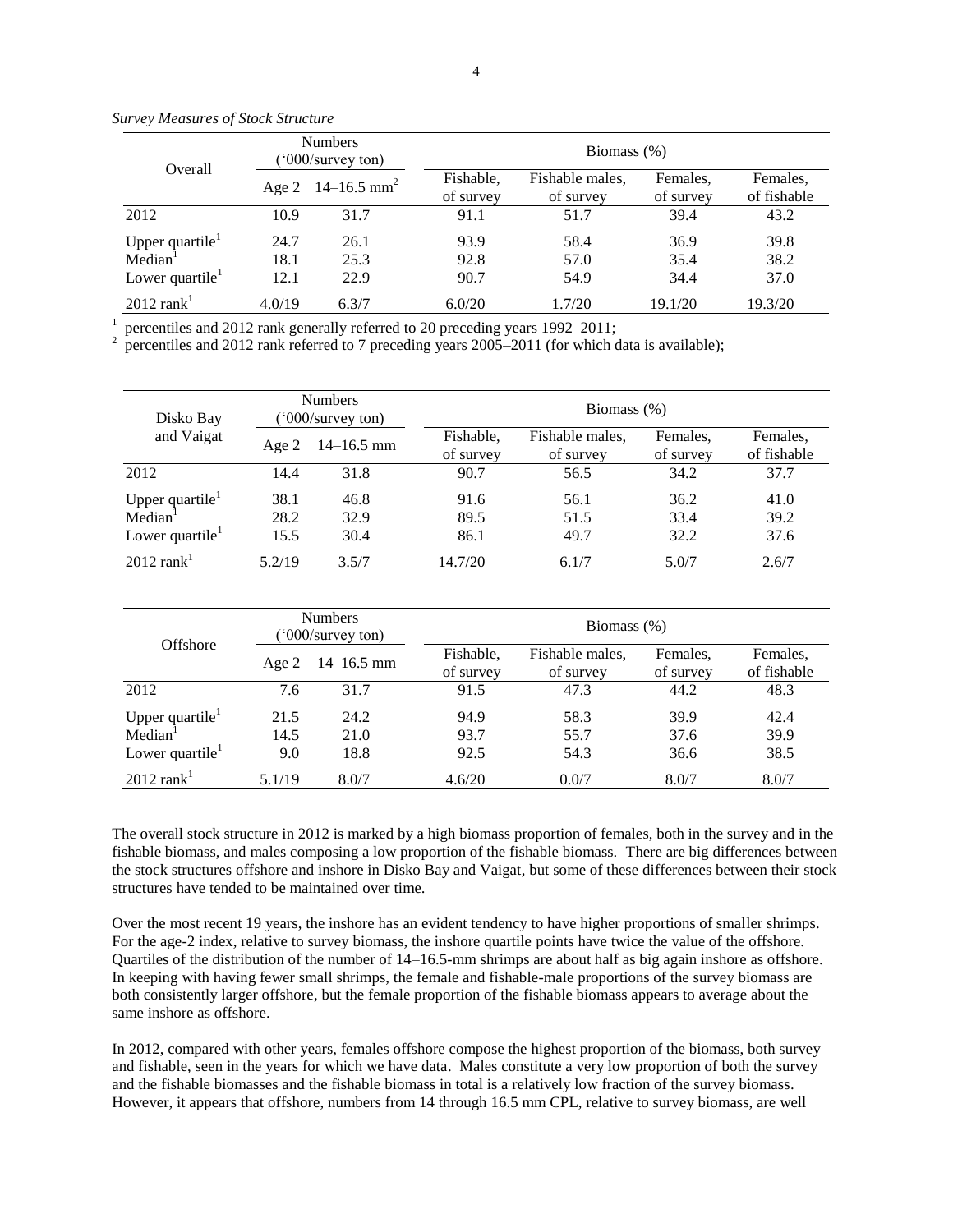above their upper quartile and the highest we have data for. These length classes represent short-term recruitment potential to the fishable stock. Thus, it appears that there is now a gap in the length distribution offshore in the fishable-male length classes, which is why the fishable biomass is both a low proportion of the survey biomass relative to usual offshore values—and has a small fraction of males. This could mean that fishing offshore in the near future would be mostly on the spawning stock, recruitment to which would be limited by a scarcity of large males.

The stock structure in Disko Bay and Vaigat in 2012 is not the same as it is offshore and deviates from its standard pattern in different ways from the offshore. Relative to its past, the fishable biomass is a fairly high proportion of the survey biomass, not a low one, and has a high proportion of males, not females. This should mean good shortterm prospects for recruitment to the spawning stock. But relative to survey biomass, the 14–16.5-mm length classes are, for the inshore, at an average level, not, as they are offshore, more numerous than usual.

Both inshore and offshore the number at age 2, relative to survey biomass, is a bit below its lower quartile, and higher than only 5 of 19 foregoing values.

We don't know what are the limits for any of these stock-structure parameters to conduce to a 'healthy' stock with good potential for maintaining itself. But the stock seems at the moment to be at, or outside, the limits of where it has been in the past. The danger points appear to be: few age-2 shrimps anywhere even relative to stock size; offshore, few fishable males to recruit to the spawning stock and, concomitantly, a high proportion of spawning females in the fishable biomass.

### **Quantitative Assessment**

Parameters relevant for the assessment and management of the stock were estimated by a stochastic version of a surplus-production model that included an explicit term for predation by cod. The model was formulated in a statespace framework, and Bayesian methods were used to construct posterior likelihood distributions of the parameters (Hvingel and Kingsley 2002). In the context of the present assessment, the model behaviour was not checked in great detail.

Absolute biomass estimates, and all related parameters, had high variances and were difficult to estimate. For management purposes therefore it is desirable to work with biomass on a relative scale in order to cancel out the uncertainty of the "catchability" parameters (the parameters that scale absolute stock size). Biomass, *B*, is thus measured relative to the biomass that yields Maximum Sustainable Yield, *BMSY*. , which is consistent with catch control rules that are directed by such a relative measure. The state equation describing the transition of shrimp biomass from one state, *t*, to the next, *t*+1 was:

$$
P_{t+1} = \left(P_t - \left(\frac{C_t + O_t}{B_{MST}}\right) + \frac{mMSYP_t}{B_{MST}(m-1)} \left(1 - \frac{P_t^{m-1}}{m}\right)\right) \cdot \exp(V)
$$

where  $MSY$  is an annualised value of the instantaneous maximum sustainable yield rate.  $P_t$  is the stock biomass relative to biomass at  $MSY(P_t=B_t/B_{MSY})$  in year *t*.  $C_t$  is the catch taken by the fishery and  $O_t$  is the consumption by cod, in year *t*. *m* is a shape parameter for the Pella-Tomlinson (1969) stock–recruitment curve: a value of 2 gives the standard logistic, or Schaefer (1954), trajectory. The 'process errors', *v* are normally, independently and identically distributed with mean 0 and variance  $\sigma_{v}^{2}$ .

Input data series were shortened to 30 years on a trial basis in 2011 (Kingsley 2011), and the formulation with shorter series was retained as the main assessment model in 2012.

The model synthesised information from input priors (Hvingel and Kingsley 2002) (Fig. 3) and the following data: a 24-year (1988–2011) series of a survey estimate of the 'fishable' (i.e. at least 17 mm CL) stock biomass index (Wieland *et al*., 2004; Kingsley et al. 2012); CPUE indices spanning, among them, 1983 through 2012 (Kingsley 2008a; Hammeken Arboe 2012); and unified into a single series by a separate model (Hvingel and Kingsley 2002); a 30-year series of catches by the fishery with corrections for past overpacking (Hvingel 2004; Hammeken Arboe 2012); a 30-year series of 'effective' cod biomass estimates (i.e. allowance made for the imperfect overlap of the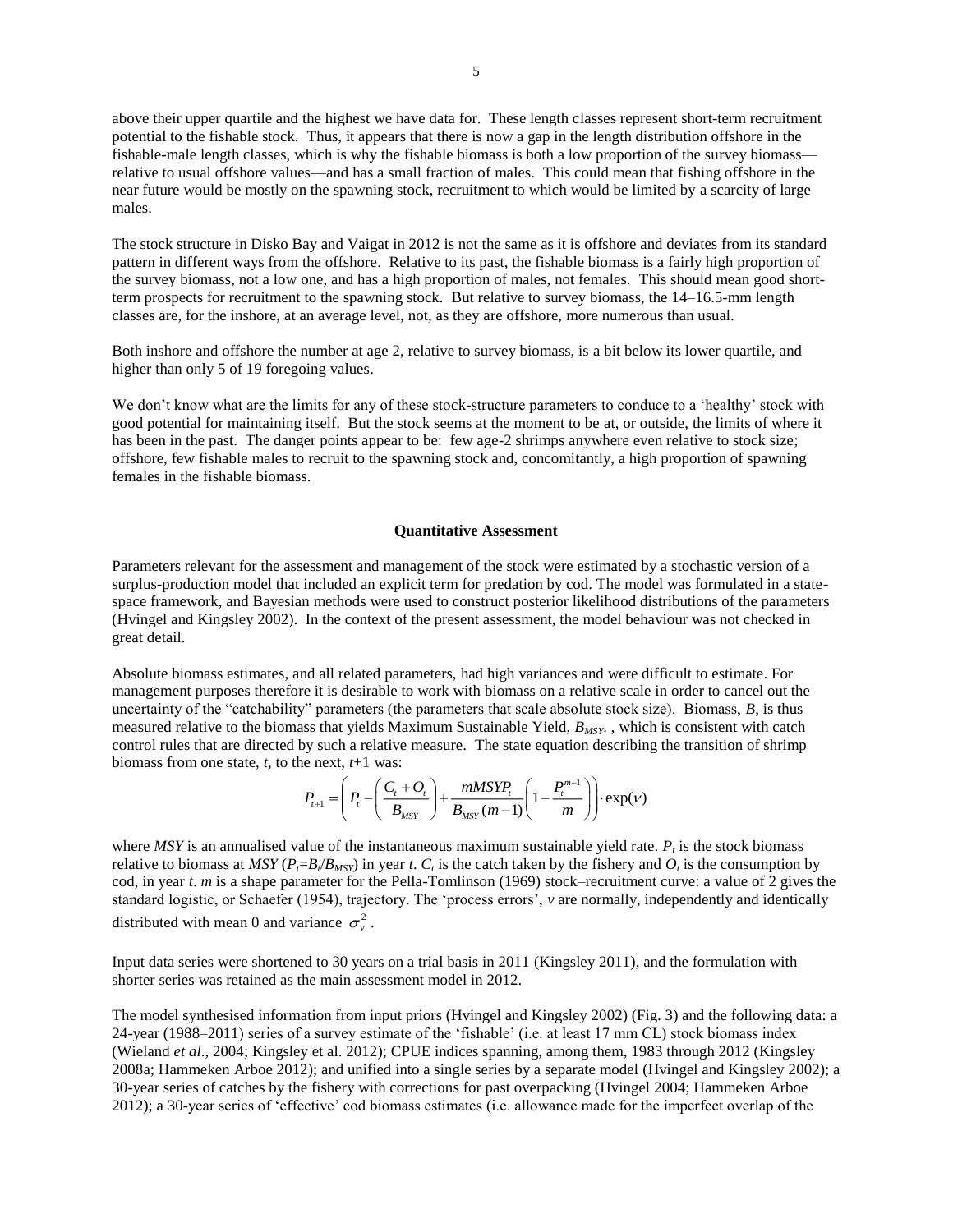two stocks) (Hvingel and Kingsley 2002; Wieland and Storr-Paulsen 2004; Retzel 2012); and a short series (4 years) of estimates of the shrimp biomass consumed by cod (Hvingel and Kingsley 2002) based on stomach analyses (Grunwald 1998) (Table 1; Fig. 1).

CPUE series were unified in a separate step, applying assigned weights based on an estimate of the areas fished by the different fleet components. The resulting unified series gives much weight to the historical 'KGH' fleet from the early days of the fishery and in more recent times to the offshore fleet of large trawlers. Logbook data was corrected for earlier overpacking and associated underreporting before calculating the standardised CPUE index for the Greenland offshore fleet: for 2003 and earlier, 15% was added to reported catches of 'large' shrimp and 42% to catches of 'small' and 'unsorted' (Kingsley 2008a; Hammeken Arboe 2012).

Catch data were updated from available sources, including logbooks, STATLANT 21A, and quota reports from Greenland and Canadian sources (Kingsley and Hammeken Arboe 2012). A forecast for the Greenland catch provided by industry observers was that the year's final catch would be close to the enacted TAC, including the EU quota, at 110 000 t. Canadian catches had been zero in 2008 and small in 2009, but the Canadian fishery took about 5 500 t in 2010. Canadian catches for 2011 were reported at 1296 t, but it was not possible to find that there had been any fishing in Canadian SFA1 in 2012.

The estimation of total catch for the current year tends to be important in short-term forecasting of stock status in the next, and projected current-year catches have hitherto been assumed free from uncertainty. The model was modified in 2012 to add the uncertainty in current-year catch forecasting to the other uncertainties about stock status. The series of past estimates of current-year catch was added to the input data series, and the final known catches were modelled as having a constant ratio to the initial projections, with an error term. This uncertainty was then applied to this year's projection to calculate an uncertain catch to use in estimating stock status at the end of 2012.

Densities of shrimp in southerly areas decreased in recent years. Cod biomass estimates in some recent surveys increased from the very low levels that prevailed throughout the 1990s. The most recent survey results have shown a wide distribution for cod and an increasing overlap with the distribution of the Northern shrimp. The 'effective' cod series of Storr-Paulsen et al. (2006) was updated with the most recent estimates of effective cod stock (Retzel 2012).

The data link functions for the biomass indices were:

 $\overline{a}$ 

$$
CPUE_t = q_c P_t \exp(\omega) \text{ , for } t \in (t_1, t_2, \dots, N-1), \text{ } CPUE_N = q_c P_N \exp(1.5\omega)
$$
  

$$
surv_t = q_s B_{MST} P_t \exp(\kappa) \text{ , for } t \in (2, 3, \dots, N), \text{ } surv_1 = q_s B_{MST} P_t \exp(1.5\kappa)
$$

$$
O_t = cod_t \frac{V_{\text{max}} P_t^2}{P_t^2 + P_{50\%}^2} \exp(\tau)
$$

where  $O_t$  is total consumption in year *t*,  $V_{max}$  is the maximum consumption of prey per predator (kg·kg<sup>-1</sup>) reached at large prey biomass, and *P50%* is the prey biomass index at which the consumption is half of the maximum. *codt* is biomass of cod in year *t*. The error term,  $\tau$ , is normally, independently and identically distributed with mean 0 and variance  $\sigma_{\tau}^2$ . The predation estimates from Grunwald (1998) were associated with a separate short series of cod biomass estimates that she had used in her calculations, but were related by the same predation function and the same parameter values<sup>1</sup>.

The mortality caused by cod predation and fishery, *Z*, was scaled to *ZMSY* (the combined fishing and predation mortality that yields *MSY*) for the same reasons as relative biomass was used instead of absolute. The equations for generating posteriors of the *Z-ratio* were:

<sup>1</sup> in 2008, as a test, the model had been allowed to fit a multiplier to the cod biomass series that Grunwald used to calculate total consumption; its median estimate was close to 1 and the uncertainty large, so this modification to the model had not been retained.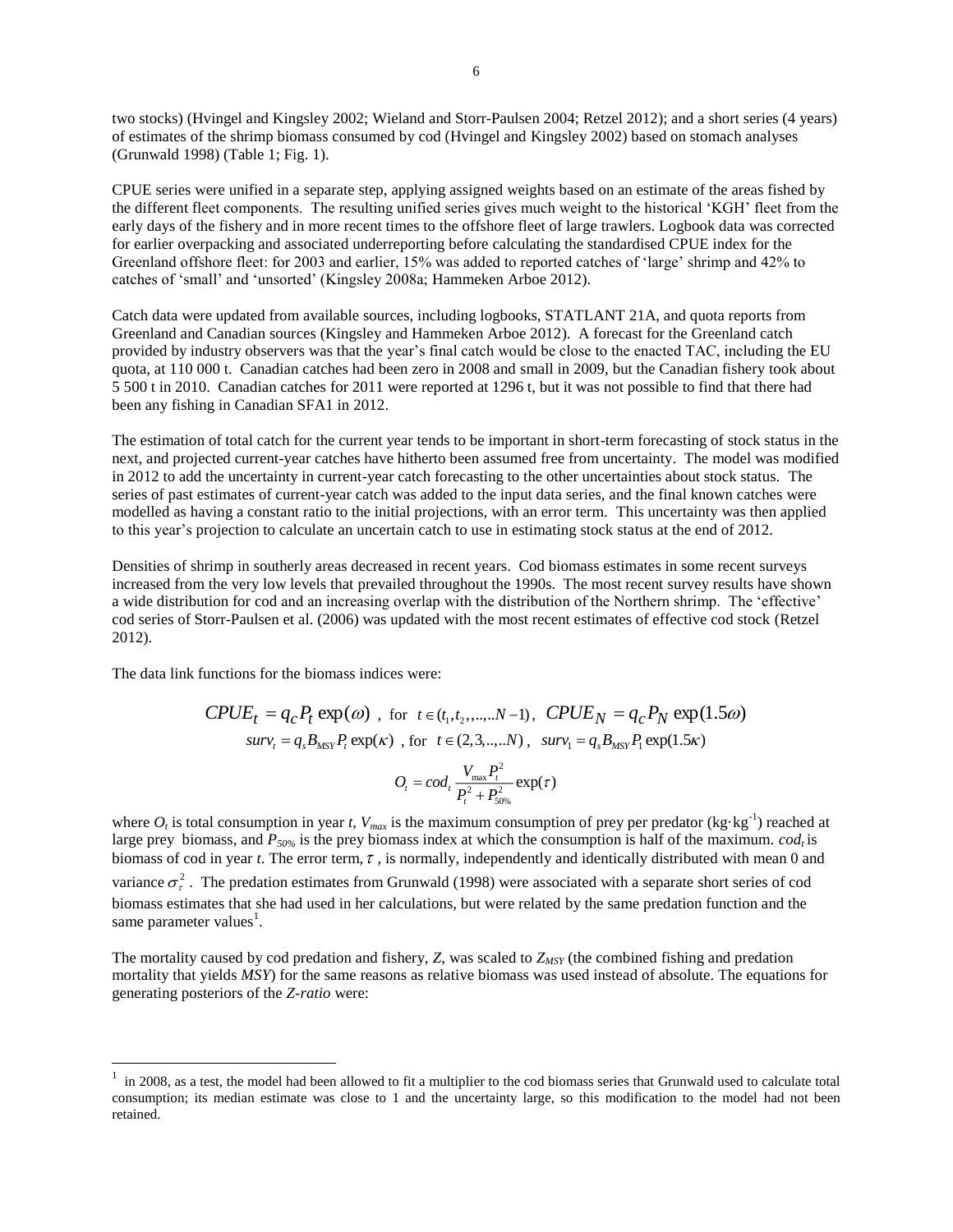$$
Zratio_{t} = \frac{Z_{t}}{Z_{MSY}} = \frac{-\ln\left(\frac{B_{t} - (C_{t} + O_{t})}{B_{t}}\right)}{\frac{MSY}{B_{MSY}}}
$$

The model was fitted by Bayesian methods, the integration being carried out by Markov Chain Monte Carlo sampling. The sampling was burnt in for 50 000 iterations and then run for 18 000 000, every 300<sup>th</sup> being retained. Of the resulting 60 000 iterations every  $4<sup>th</sup>$  was used in the final calculations, giving sample sizes of 15 000.

### **Results, Model Performance**

The model fitted fairly well to the observed data series (Fig. 2).

Some parameter pairs were highly correlated (Table 3). The major parameters of stock size and productivity—*K* and *MSY—*were positively correlated. Both were negatively correlated with *Zmsy*, but as would be expected, *K* had a much larger negative correlation with *Z* than *MSY* did. Since the *MSY* was estimated with only a moderate uncertainty, the *MSY* ratio ( $Z_{msv} = MSY/|B_{msv}$ ) was negatively correlated with carrying capacity *K*, but it was also negatively correlated with MSY itself, which was unexpected.

The median estimate of the *MSY* was 132 Kt, with quartiles at 108 and 160 Kt; the estimated mode is at 118 Kt.

### **Results of the Quantitative Assessment**

The model estimates that the stock decreased in 2011, given the great decrease in the survey estimate of fishable biomass as well as the smaller drop in fishery CPUE between 2011 and 2012. The modelled decrease is from about 120% of *Bmsy* to *Bmsy*, a drop of about 16%. The catches recorded in 2011 and projected for 2012 are estimated to have been unsustainable with total mortality above the MSY level.

The median *MSY* of 132 000 t is uncertain; the e.c.v. of the mean is 48% and the relative interquartile range 39%. The distribution of the estimate is skewed and the most likely value for the MSY is estimated at 118 000 t. This implies that all values between 132 000 and 118 000 t, as well as some values less than 118 000 t, are more likely than 132 000 t.

The stock is projected to be very close to *Bmsy* at the end of 2012, and the risk of its going below this level is high at all catch levels considered. Risks<sup>2</sup> associated with six possible catch levels for 2013, with an 'effective' cod stock at  $20\,000$  tons<sup>3</sup>, are estimated to be:

| 20 000 t cod                                | Catch option ('000 tons) |      |      |      |      |      |  |
|---------------------------------------------|--------------------------|------|------|------|------|------|--|
| Risk of:                                    | 75                       | 80   | 85   | 90   | 95   | 100  |  |
| falling below $B_{\text{msy}}$ end 2013 (%) | 47.3                     | 47.5 | 48.6 | 48.7 | 49.1 | 49.8 |  |
| falling below $B_{lim}$ end 2013 (%)        | 1.2                      | 1.3  | 1.4  | 1.4  | 1.4  | 1.5  |  |
| exceeding $Z_{\text{msy}}$ during 2013 (%)  | 28.9                     | 32.1 | 36.2 | 40.4 | 44.4 | 48.5 |  |
| exceeding $Z_{\text{msv}}$ during 2014 (%)  | 28.7                     | 31.7 | 36.0 | 39.9 | 44.0 | 48.0 |  |

 $\overline{a}$ 

<sup>2</sup> 'risk' in this document includes all three of uncertainty of knowledge, uncertainty of prediction, and uncertainty of outcome.

 $3$  the estimate for 2012 is 22 700 tons.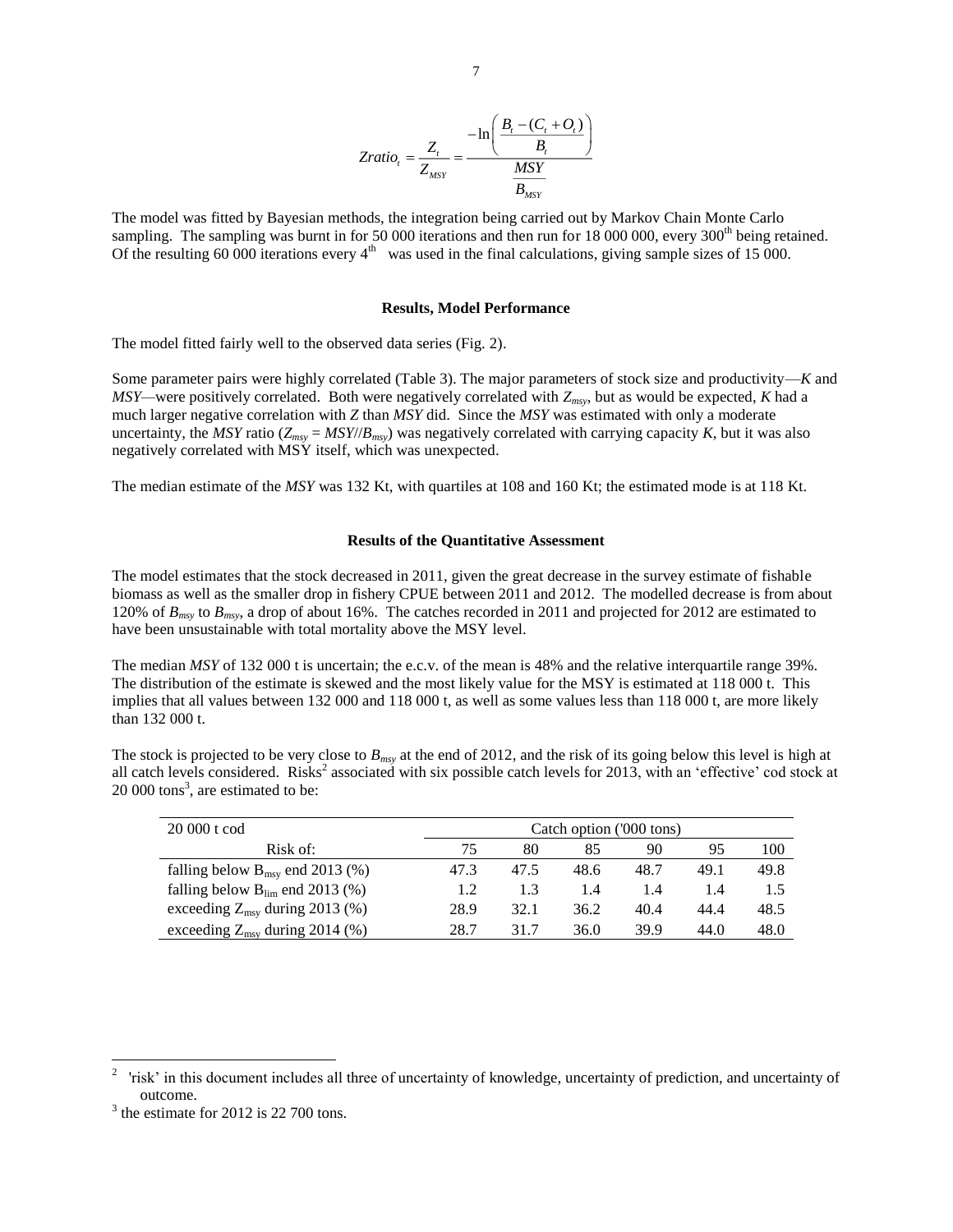| 25 000 t cod<br>Catch option ('000 tons)    |      |      |      |      |      |      |
|---------------------------------------------|------|------|------|------|------|------|
| Risk of:                                    | 75   | 80   | 85   | 90   | 95   | 100  |
| falling below $B_{\text{msy}}$ end 2013 (%) | 47.6 | 47.8 | 48.7 | 48.9 | 49.8 | 50.9 |
| falling below $B_{\text{lim}}$ end 2013 (%) | 1.4  | 1.4  | 1.4  | 1.4  |      | 1.6  |
| exceeding $Z_{\text{msy}}$ during 2013 (%)  | 30.9 | 34.1 | 38.4 | 43.0 | 47.2 | 50.7 |
| exceeding $Z_{\text{msy}}$ during 2014 (%)  | 30.8 | 34.4 | 38.2 | 42.5 | 46.7 | 50.9 |

and with an 'effective' cod stock at 25 000 t:

Predation by cod can be significant (Fig. 2) and have a major impact on shrimp stocks. Currently the cod stock at West Greenland is at a low level, and recent signs of increase have not been maintained. A large cod stock that would significantly increase shrimp mortality could be established in two ways: either by a slow rebuilding process or by immigration of one or two large year-classes from areas around Iceland, as in the late 1980s. The question of cod predation is bedevilled by the difficulty of foreseeing the evolution of the stock and complicated by uncertainty as to the overlap between the two species. The effect of a cod stock widely distributed over the shrimp-fishing area off West Greenland waters might be reasonably well modelled by the process used here. However, if cod are distributed over only a part of the range of distribution of the shrimp stock so that the opportunities for interaction between the two species are reduced, a different model might be appropriate.

Five-year projections of stock development were made under the assumption that the 'effective' cod stock will remain at levels consistent with recent estimates, and under assumptions that constants governing the predation mechanism will retain the values estimated from the 30-year data series of the interaction between the two species. Five levels of annual catch were investigated from 70 000 to 100 000 tons (Figs 6–8).

*P. borealis* in West Greenland spread more widely after 1990, the fishery extended into more southerly areas, and the annual trawl survey was extended to southern West Greenland. However, since the late 1990s both the survey biomass and the fishery have contracted towards the north, so indices of the breadth of distribution of both survey biomass and catch weight have decreased, while indices of latitude have increased. From the data available for 2012 it appears that this contraction is continuing (Fig. 10, Fig. 11).

The most recent survey result estimates a fishable biomass that is at 33% of its 2003 peak and 13% below the series mean (Table 1). Survey estimates of numbers at age 2 have been low for the most recent 5 years and in both 2011 and 2012 have decreased, so recruitment prospects still appear to be poor (Fig. 9).

The ratio of catch to survey fishable biomass declined fairly steadily from 1991 to 2003 as the catches, although steadily increasing, never kept up with the more rapidly increasing survey biomass. During a short period of high catches in 2004–2006 this ratio stayed below its mean level, although increasing as survey biomass declined. Since 2007 it has been above average as catches have not been brought down enough to match the lowness of recent biomass estimates.

The present assessment based on the existing modelling approach estimates a stock very close to *Bmsy*, although reduced by several years of large catches, and large carrying capacity. CPUE remains relatively high, even after the high catches of the past decade, but may now be starting to decrease. The fishery is now more concentrated than in 1992–2003 (Fig. 10), so CPUEs that indicate high densities in the fished areas do not necessarily translate to an equally high biomass. The contraction of the fishery between 2003 and 2005 is continuing. The assessment model does not take the distribution of the fishery into account, but considers CPUE in fished areas to be a linear index of stock biomass. It might therefore under present conditions be overly sanguine in its evaluation of stock status.

### **Precautionary Approach**

The 'Precautionary Approach' framework developed by Scientific Council defined a limit reference point for fishing mortality, *Flim*, as equal to *FMSY*. The limit reference point for stock size measured in units of biomass, *Blim*, is a spawning stock biomass below which unknown or low recruitment is expected. Buffer reference points, *Bbuf* and *Fbuf*, are also requested to provide a safety margin that will ensure a small risk of exceeding the limits.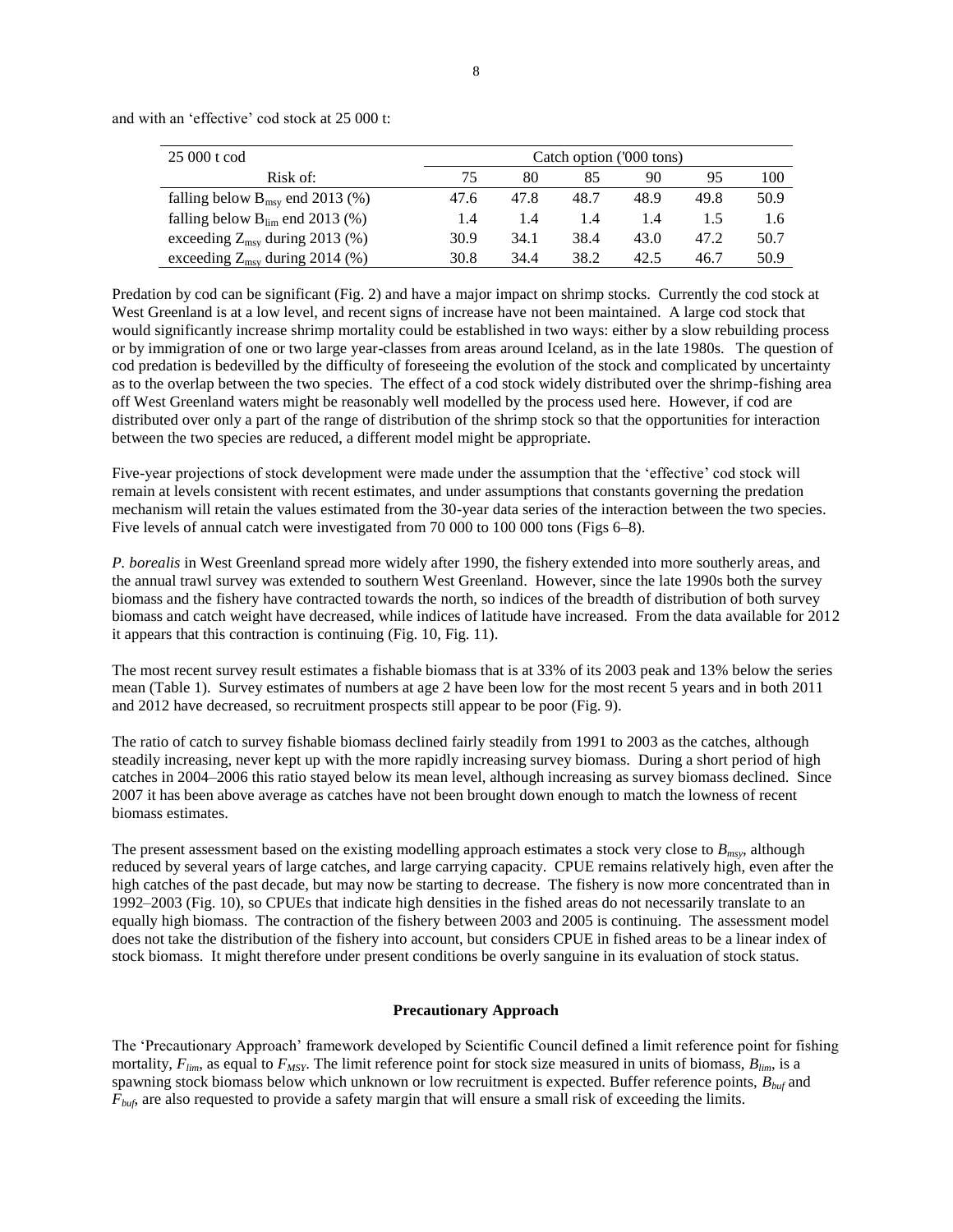The limit reference point for mortality in the current assessment framework is  $Z_{MSY}$ , i.e.  $Z$ -ratio=1 and the risk of exceeding this point is given in this assessment. *Blim* was set at 30% of *BMSY*. The risks of transgressing *Blim* under scenarios of different future catches have been estimated (Table 5) and are low.

#### **Conclusions**

The stock is at a low level and recruitment prospects in the medium term as indicated by numbers at age 2 continue to be poor. A quantitative assessment indicates that catches below 85 Kt would keep the risk of exceeding *Zmsy* below 40%.

### **Acknowledgements**

Thanks are due to Anja Retzel and Helle Siegstad for updating the information on the behaviour of the cod stock in southern West Greenland, and to Mads Rossing Lund of the Greenland Fishery and Licence Control for information on the fishery. Dr Carsten Hvingel developed the initial version of the surplus-production model and wrote the WinBUGS coding for it, as well as for the combining of the CPUE series.

#### **References**

- GRUNWALD, E. 1998. Nahrungsökologishe Untersuchungen an Fischbeständen im Seegebiet vor Westgrönland. Ph.D. Dissertation, Christian-Albrechts-Universität, Kiel, Germany. 208 pp.
- HAMMEKEN ARBOE, N. 2012. The Fishery for Northern Shrimp (*Pandalus borealis*) off West Greenland, 1970–2012. *NAFO SCR Doc.* 12/048, Ser. No. N6109. 44 pp.
- HOLLING, C.S. 1959. Some characteristics of simple types of predation and parasitism. *Can. Entomol.* **91**: 385– 398.
- HVINGEL, C. 2004. The fishery for northern shrimp (*Pandalus borealis*) off West Greenland, 1970–2004. *NAFO SCR Doc.* 04/75, Ser. No. N5045.
- HVINGEL, C. and M.C.S. KINGSLEY. 2002. A framework for the development of management advice on a shrimp stock using a Bayesian approach. *NAFO SCR Doc.* 02/158, Ser. No. N4787.
- KINGSLEY, M.C.S. 2008a. CPU Series for the West Greenland Shrimp Fishery. *NAFO SCR Doc*. 08/62 Ser. No. N5591. 6 pp.
- KINGSLEY, M.C.S. 2008b. Indices of distribution and location of shrimp biomass for the West Greenland research trawl survey. *NAFO SCR Doc*. 08/78 Ser. No. N5610. 4 pp.
- KINGSLEY, M.C.S. 2011. A provisional assessment of the shrimp stock off West Greenland in 2011. *NAFO SCR Doc*. 11/058, Ser. No. N5983. 23 pp.
- KINGSLEY, M.C.S. and N. HAMMEKEN ARBOE. 2012. Catch table update for the West Greenland shrimp fishery. *NAFO SCR Doc*. 12/045 Ser. No. N6106. 4 pp.
- KINGSLEY, M.C.S., H. SIEGSTAD and K. WIELAND. 2012. The West Greenland trawl survey for *Pandalus borealis*, 2012, with reference to earlier results. *NAFO SCR Doc*. 12/044, Ser. No. N6099. 40 pp.
- PELLA, J.S. and P.K. TOMLINSON. 1969. A generalised stock-production model. *Bull. Inter-Am. Trop. Tuna Comm.* 13: 421–496.
- RETZEL, A. 2012. A preliminary estimate of Atlantic cod (*Gadus morhua*) biomass in West Greenland offshore waters (NAFO Subarea 1) for 2012 and recent changes in the spatial overlap with Northern Shrimp (*Pandalus borealis*). *NAFO SCR Doc*. 12/057, Ser. No. N6119. 10 pp.
- SCHAEFER, M.B. 1954. Some aspects of the dynamics of populations important to the management of the commercial marine fisheries. *Bull. Inter-Am. Trop. Tuna Comm.*, **1**: 27–56.
- STORR-PAULSEN, M., J. CARL and K. WIELAND. 2006. The importance of Atlantic Cod (*Gadus morhua*) predation on Northern Shrimp (*Pandalus borealis*) in Greenland waters 2005. *NAFO SCR Doc*. 06/68*.* Ser. No. N5318. 16 pp.
- SÜNKSEN, K. and N. ZIEMER. 2009. A preliminary estimate of Atlantic cod (*Gadus morhua*) biomass in West Greenland offshore waters (NAFO Subarea 1) for 2009 and recent changes in the spatial overlap with Northern Shrimp (*Pandalus borealis*). *NAFO SCR Doc*. 09/065, Ser. No. N5726. 10 pp.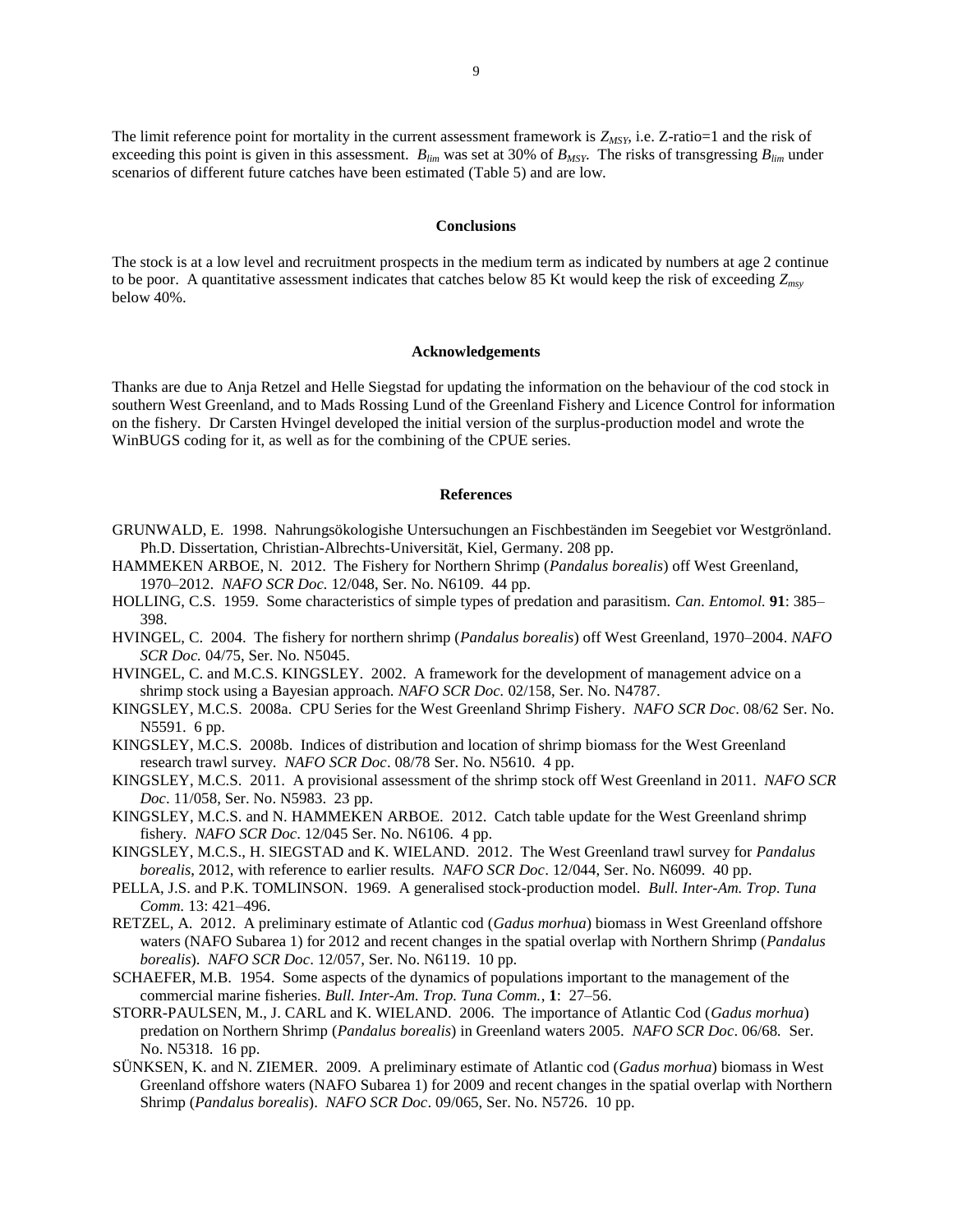- WIELAND, K. 2005. Conversion of northern shrimp (*Pandalus borealis*) biomass, recruitment and mean size from previous years (1988-2004) to the new standard trawl used in the Greenland bottom trawl survey at West Greenland in 2005. *NAFO SCR Doc.* 05/75, Ser. No. N5180. 6pp.
- WIELAND, K. and M. STORR-PAULSEN. 2004. A comparison of different time series of Atlantic cod (*Gadus morhua*) biomass at West Greenland and their potential use for the assessment of Northern shrimp (*Pandalus borealis*) in NAFO Subareas 0+1. *NAFO SCR Doc.* 04/71*,* Ser. No. N5041.
- WIELAND, K., P. KANNEWORFF and B. BERGSTRÖM. 2004. Results of the Greenland Bottom Trawl Survey for Northern Shrimp (Pandalus borealis) off West Greenland (NAFO Subarea 1 and Division 0A), 1988–2004. *NAFO SCR Doc.* 04/72*,* Ser. No. N5042. 31 pp.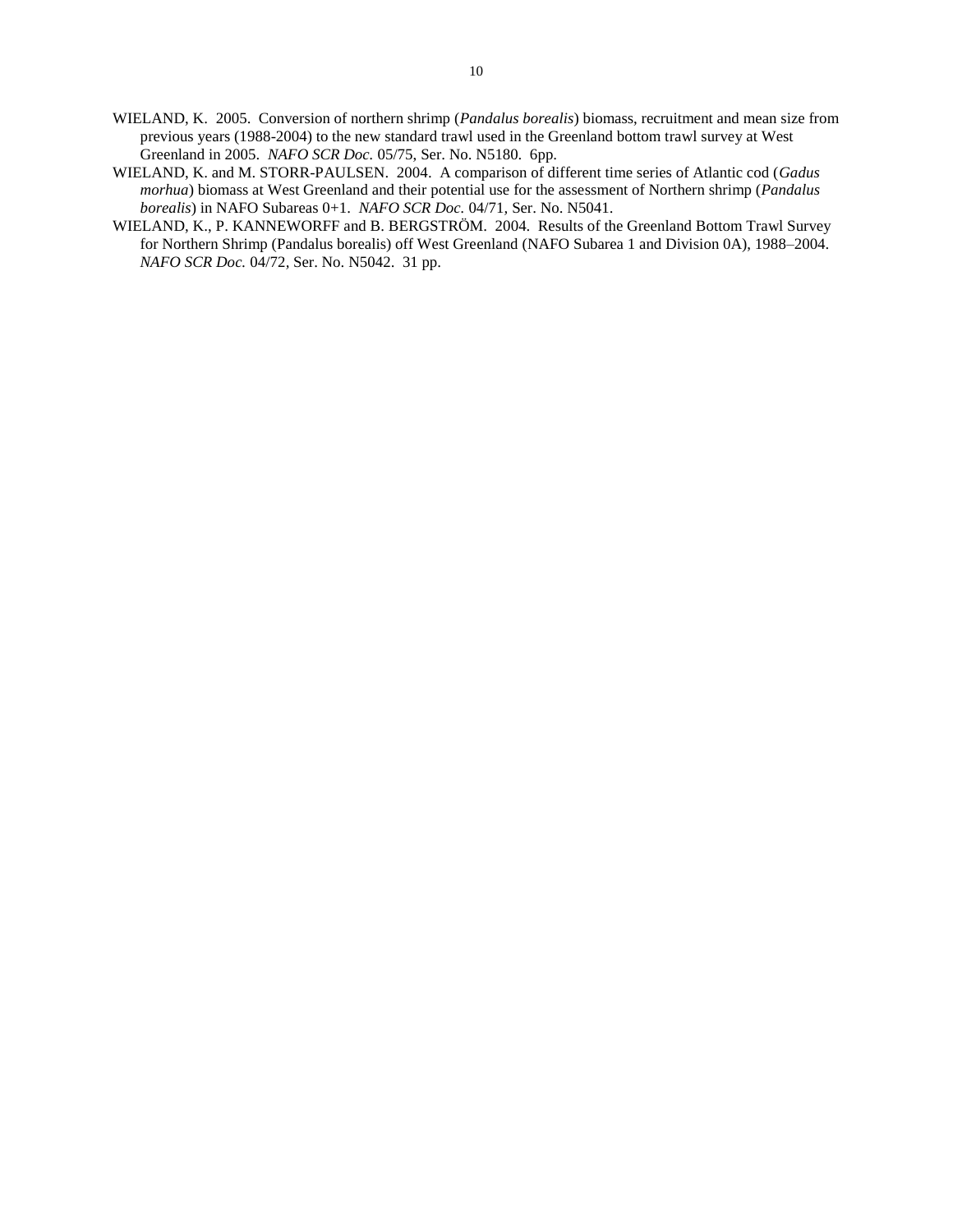|      | Effective cod             | Catch $(Kt)$ | Provisional         | Survey index of                                                             | Predation | Cod-stock | <b>CPUE</b> |
|------|---------------------------|--------------|---------------------|-----------------------------------------------------------------------------|-----------|-----------|-------------|
|      | biomass <sup>4</sup> (Kt) |              | $\text{catch (Kt)}$ | fishable biomass (Kt) estimate <sup>5</sup> (Kt) estimate <sup>6</sup> (Kt) |           |           | $(1990=1)$  |
| 1983 | 61.7                      | 56.2         |                     |                                                                             |           |           | 1.376       |
| 1984 | 37.8                      | 52.8         |                     |                                                                             |           |           | 1.289       |
| 1985 | 25                        | 66.2         |                     |                                                                             |           |           | 1.381       |
| 1986 | 19.6                      | 76.9         |                     |                                                                             |           |           | 1.438       |
| 1987 | 282.1                     | 77.9         |                     |                                                                             |           |           | 1.656       |
| 1988 | 297.3                     | 73.6         |                     | 223.2                                                                       |           |           | 1.197       |
| 1989 | 149.1                     | 80.7         |                     | 209.0                                                                       | 213.7     | 470.9     | 1.040       |
| 1990 | 12.2                      | 84.0         |                     | 207.0                                                                       | 27.8      | 184.1     | 1.000       |
| 1991 | 2.1                       | 91.5         |                     | 146.0                                                                       | 2.7       | 19.8      | 1.032       |
| 1992 | 0.4                       | 105.5        |                     | 194.2                                                                       | 0.8       | 2.9       | 1.138       |
| 1993 | 0.3                       | 91.0         |                     | 216.5                                                                       |           |           | 1.096       |
| 1994 | 0.1                       | 92.8         |                     | 223.1                                                                       |           |           | 1.094       |
| 1995 | 0.1                       | 87.4         |                     | 183.2                                                                       |           |           | 1.213       |
| 1996 | 0.1                       | 84.1         |                     | 192.1                                                                       |           |           | 1.272       |
| 1997 | 0.1                       | 78.1         |                     | 167.1                                                                       |           |           | 1.233       |
| 1998 | 0.1                       | 80.5         |                     | 244.3                                                                       |           |           | 1.419       |
| 1999 | 0.1                       | 92.2         |                     | 237.3                                                                       |           |           | 1.595       |
| 2000 | 0.4                       | 98.0         |                     | 280.3                                                                       |           |           | 1.751       |
| 2001 | 1.2                       | 102.9        |                     | 280.5                                                                       |           |           | 1.673       |
| 2002 | 0.7                       | 135.2        |                     | 369.5                                                                       |           |           | 1.992       |
| 2003 | 1.0                       | 130.2        |                     | 548.3                                                                       |           |           | 2.129       |
| 2004 | 1.7                       | 149.3        |                     | 528.3                                                                       |           |           | 2.362       |
| 2005 | 2                         | 156.9        | 140.5               | 494.2                                                                       |           |           | 2.465       |
| 2006 | 35.7                      | 157.3        | 140.2               | $451.0*$                                                                    |           |           | 2.413       |
| 2007 | 24                        | 144.2        | 135.2               | 336.1                                                                       |           |           | 2.480       |
| 2008 | 6.4                       | 153.9        | 131.6               | 262.6                                                                       |           |           | 2.588       |
| 2009 | 2.4                       | 135.5        | 108.8               | 255.1                                                                       |           |           | 2.223       |
| 2010 | 6.5                       | 134.0        | 138.5               | 318.7                                                                       |           |           | 2.129       |
| 2011 | 25.5                      | 124.0        | 128.0               | $247.8$ <sup>#</sup>                                                        |           |           | 2.401       |
| 2012 | 22.7                      |              | 110.0               | $178.7^{\text{\#}}$                                                         |           |           | 2.223       |

**Table 1.** *Pandalus borealis* in West Greenland:input data series for stock-dynamic assessment model 1983–2012.

**\*** demographic analyses for 2005–2010 were re-run in 2011 and resulted in especially large changes in the survey estimates of fishable biomass for 2005 ( 3.1% increase) and 2006 (3.1% increase);

**#** the survey estimate of fishable biomass in 2011, 238 990 t, was adjusted upwards by 3.7% to compensate for the survey's having missed area C0 and sub-stratum W1-4 owing to hindrance by sea ice;

**#** the survey estimate of fishable biomass in 2012, 173 300 t, was adjusted upwards by 3.1% to compensate for the survey's having missed area C0 owing to hindrance by sea ice.

**Table 2.** *Pandalus borealis* in West Greenland: summary of estimates of selected parameters from Bayesian fitting of a surplus production model, 2012.

|                                      | Mean | S.D.  | 25%  | Median | 75%  | Est.    | Median |
|--------------------------------------|------|-------|------|--------|------|---------|--------|
|                                      |      |       |      |        |      | mode    | (2011) |
| Max. sustainable yield $(Kt)$        | 139  | 67    | 108  | 132    | 160  | 118     | 136    |
| $B/B_{msv}$ , end current yr (proj.) | 1.02 | 0.29  | 0.83 | 1.00   | 1.19 | 0.95    | 1.08   |
| Biom. risk, end current yr $(\%)$    | 51   | 50    | 0.0  | 100    | 100  |         |        |
| $Z/Z_{msv}$ , current yr (proj.)     | 2.86 | 26.82 | 0.77 | 1.08   | 1.51 | $-2.48$ | 1.09   |
| Carrying capacity                    | 3776 | 3418  | 1861 | 2767   | 4427 | 749     | 2661   |
| M.S.Y. ratio $(\%)$                  | 10.7 | 6.3   | 6.0  | 10.1   | 14.6 | 8.9     | 10.7   |
| Survey catchability $(\%)$           | 20.5 | 13.7  | 10.3 | 17.4   | 27.4 | 11.2    | 20.3   |

<sup>4</sup> Wieland and Storr-Paulsen (2004) updated by Sünksen (2009) and Retzel (2011 and 2012).

 $<sup>5</sup>$  Grunwald (1998).</sup>

 $\overline{a}$ 

 $<sup>6</sup>$  the estimate of cod stock biomass associated with Grunwald's estimate of predation.</sup>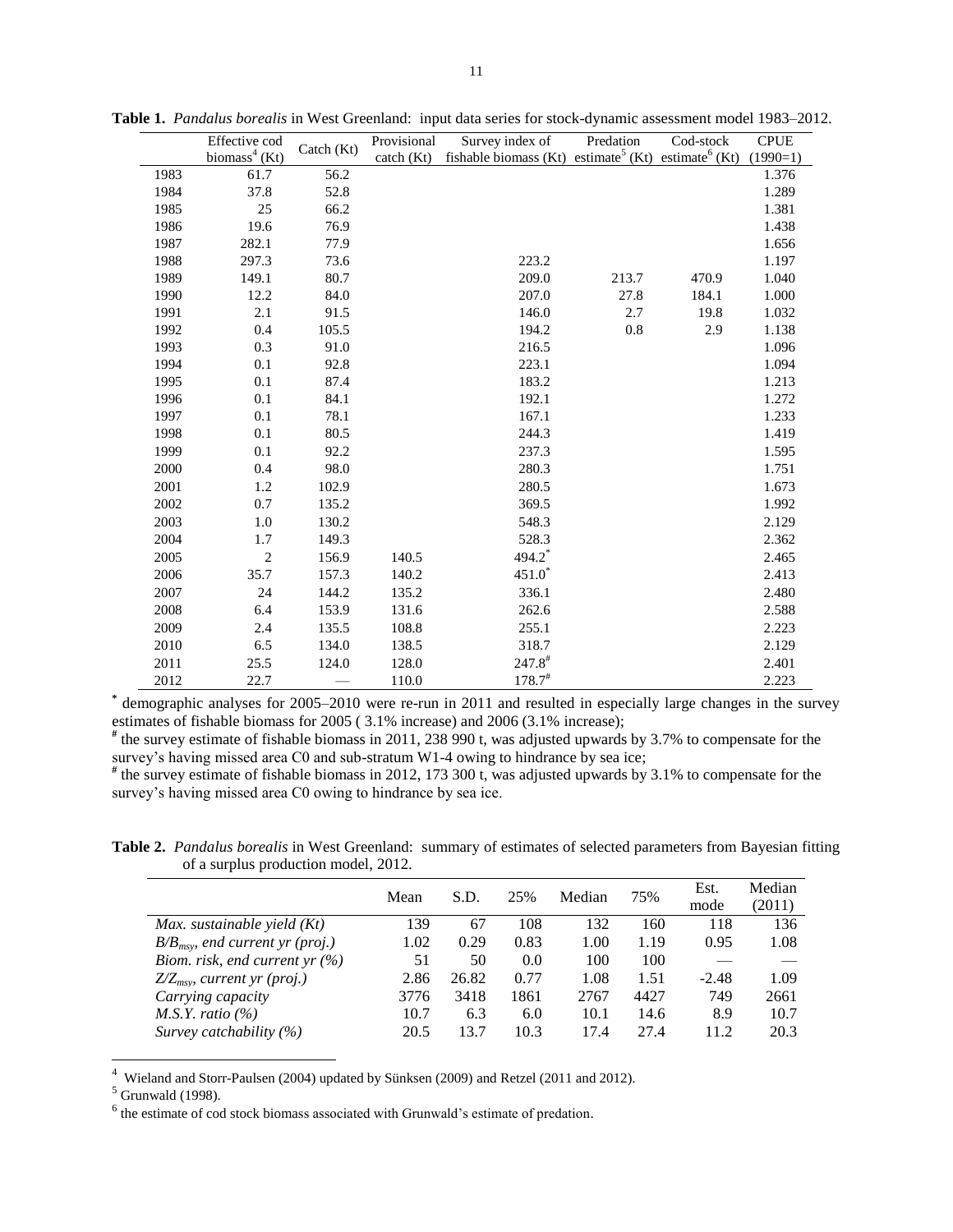|                              | Mean  | S.D. | 25%  | Median | 75%   | Est. | Median |
|------------------------------|-------|------|------|--------|-------|------|--------|
|                              |       |      |      |        |       | mode | (2011) |
| CPUE catchability            | 1.3   | 0.8  | 0.6  | 1.1    | 1.7   | 0.7  | 1.2    |
| $P_{50\%}$                   | 7.3   | 4.6  | 4.3  | 6.3    | 9.1   | 4.2  | 4.9    |
| $O_{max}$                    | 3.0   | 0.3  | 2.8  | 3.0    | 3.2   | 3.0  | 3.0    |
| $CV$ of process $(\% )$      | 12.2  | 2.9  | 10.2 | 11.9   | 14.0  | 11.3 | 11.0   |
| $CV$ of survey fit $(\%)$    | 14.5  | 2.0  | 13.2 | 14.5   | 15.8  | 14.4 | 13.1   |
| $CV$ of CPUE fit $(\% )$     | 17.2  | 2.5  | 15.5 | 16.9   | 18.6  | 16.3 | 14.9   |
| $CV$ of predation fit $(\%)$ | 123.2 | 82.8 | 57.3 | 106.7  | 174.6 | 73.7 | 93.7   |
| Start biomass ratio          | 0.91  | 0.17 | 0.79 | 0.90   | 1.02  | 0.86 | 0.92   |

**Table 3.** *Pandalus borealis* in West Greenland: selected<sup>1</sup> correlations (%) between model parameters.

|                                     | <i>Start</i><br>biom.<br>ratio | CV<br>pred | CV<br>cpu | CVs   | CV<br>proc |    | $Omax$ $P50%$ | Oc    | $Q_{S}$ | <b>MSY</b><br>ratio | K |    |
|-------------------------------------|--------------------------------|------------|-----------|-------|------------|----|---------------|-------|---------|---------------------|---|----|
| Max. sustainable yield              |                                | 17         |           |       | $-7$       |    |               | $-14$ | $-14$   | 23                  |   | 21 |
| Carrying capacity                   | 16                             | 26         |           |       | 6          |    | 12            | $-60$ | $-59$   | $-58$               |   |    |
| Max. sustainable yield ratio<br>(%) | $-27$                          | $-22$      |           |       | $-10$      |    | $-20$         | 85    | 84      |                     |   |    |
| Survey catchability $(\%)$          | -42                            | $-29$      |           |       | $-9$       |    | $-31$         | 100   |         |                     |   |    |
| <b>CPUE</b> catchability            | $-43$                          | $-29$      |           |       | $-9$       |    | $-31$         |       |         |                     |   |    |
| P50%                                | 51                             | 16         |           |       | 14         | 17 |               |       |         |                     |   |    |
| <i>Omax</i>                         |                                |            |           |       |            |    |               |       |         |                     |   |    |
| $CV$ of process $(\% )$             | 17                             |            | 18        | $-17$ |            |    |               |       |         |                     |   |    |
| $CV$ of survey fit $(\% )$          |                                |            | 29        |       |            |    |               |       |         |                     |   |    |
| CV of CPUE fit (%)                  |                                |            |           |       |            |    |               |       |         |                     |   |    |
| $CV$ of predation fit $(\%)$        | 11                             |            |           |       |            |    |               |       |         |                     |   |    |
| $\sim$<br>$  -$                     |                                |            |           |       |            |    |               |       |         |                     |   |    |

 $<sup>1</sup>$  those over 5%</sup>

**Table 4.** *Pandalus borealis* in West Greenland: risks (%) of exceeding limit mortality in 2017 and of falling below  $B_{\text{msy}}$  or limit<sup>\*</sup> biomass at the end of 2017 assuming effective cod biomass 20 or 25 Kt.

| 11 L.Y  |                                 |       |                             |       |       |                            |
|---------|---------------------------------|-------|-----------------------------|-------|-------|----------------------------|
| Catch   | Prob. biomass $\lt B_{msv}(\%)$ |       | Prob. biomass $B_{lim}$ (%) |       |       | Prob. mort > $Z_{msv}$ (%) |
| (Kt/yr) | 20 Kt                           | 25 Kt | 20 Kt                       | 25 Kt | 20 Kt | 25 Kt                      |
| 70      | 36.7                            | 37.9  | 3.6                         | 3.9   | 25.4  | 28.2                       |
| 75      | 38.8                            | 40.3  | 3.7                         | 4.1   | 28.2  | 31.4                       |
| 80      | 40.5                            | 42.1  | 3.6                         | 4.4   | 31.9  | 34.6                       |
| 85      | 43.0                            | 43.7  | 4.2                         | 4.6   | 35.8  | 38.3                       |
| 90      | 44.6                            | 46.2  | 4.6                         | 4.8   | 40.2  | 42.3                       |

\* limit biomass is 30% of *Bmsy*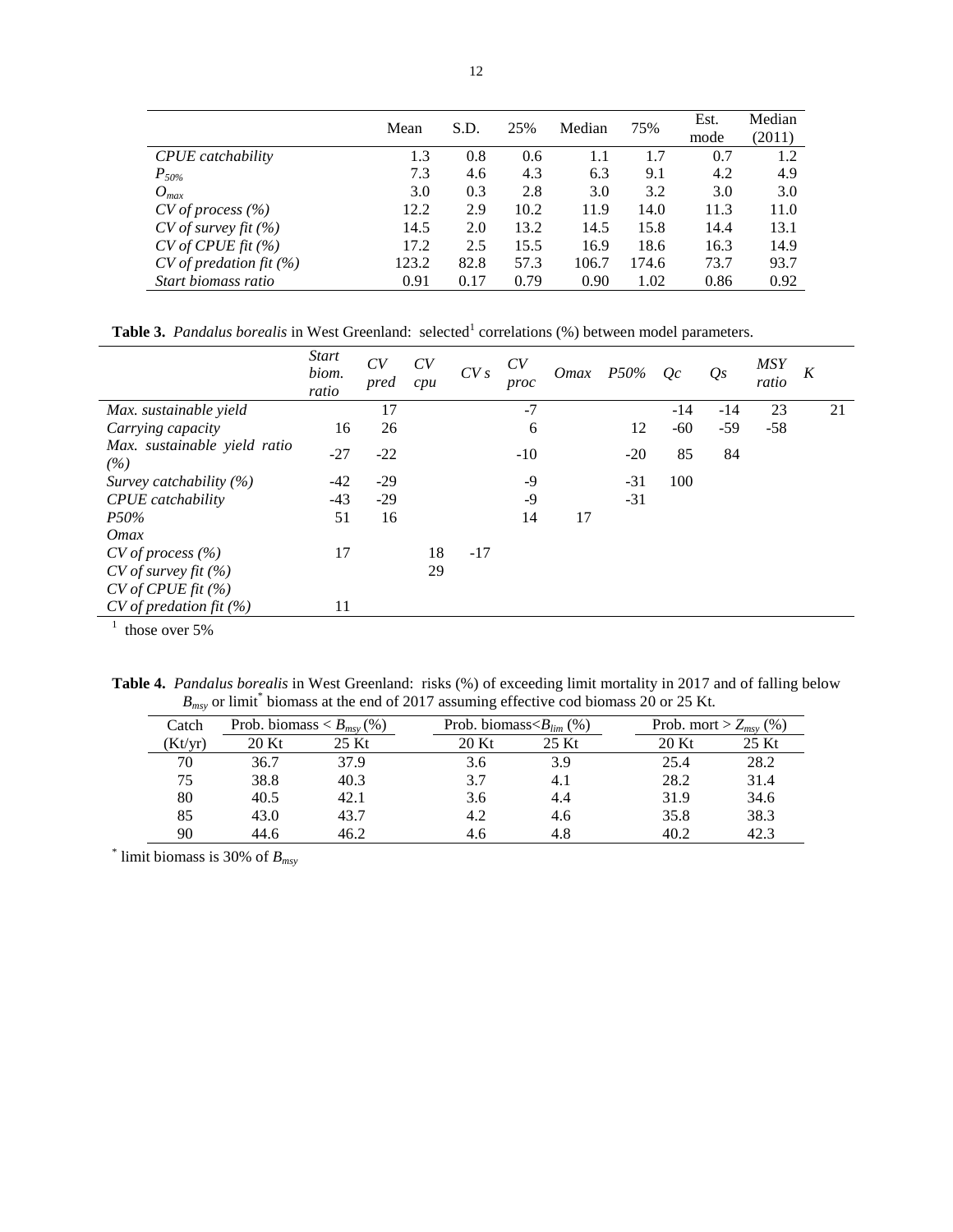

**Fig. 1.** *Pandalus borealis* in West Greenland: data series providing information for the assessment model, and cod predation estimated by the model.



**Fig. 2.** *Pandalus borealis* in West Greenland: modelled shrimp standing stock fitted to survey and CPUE indices, 1983–2012.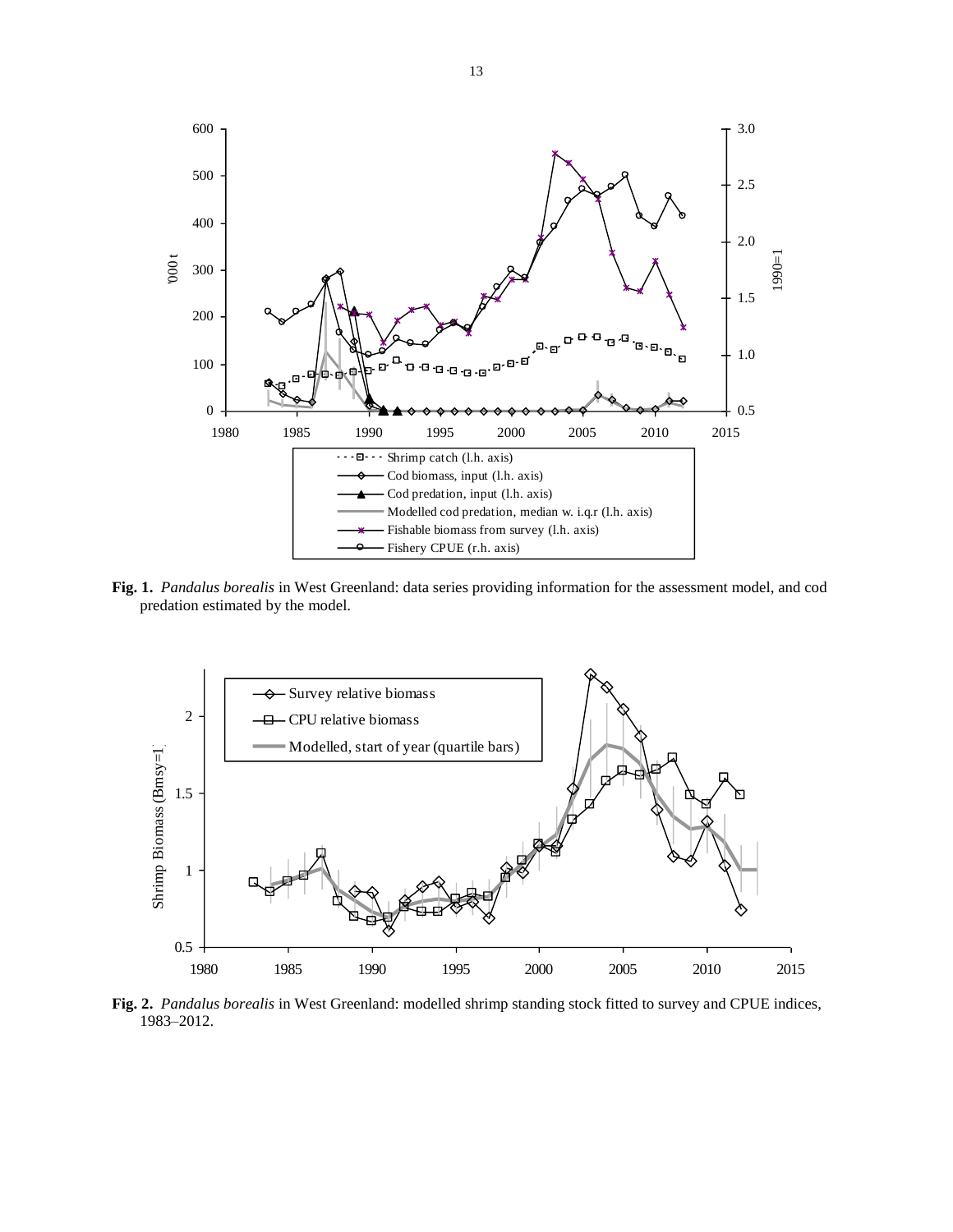

**Fig. 3.** *Pandalus borealis* in West Greenland: median estimates of biomass ratio (*B*/*Bmsy*) and mortality ratio (*Z*/*Zmsy*) 1983–2012.



**Fig. 4.** *Pandalus borealis* in West Greenland: annual likelihood that biomass has been below *Bmsy* and that mortality caused by fishing and cod predation has been above *Zmsy* 1983–2011.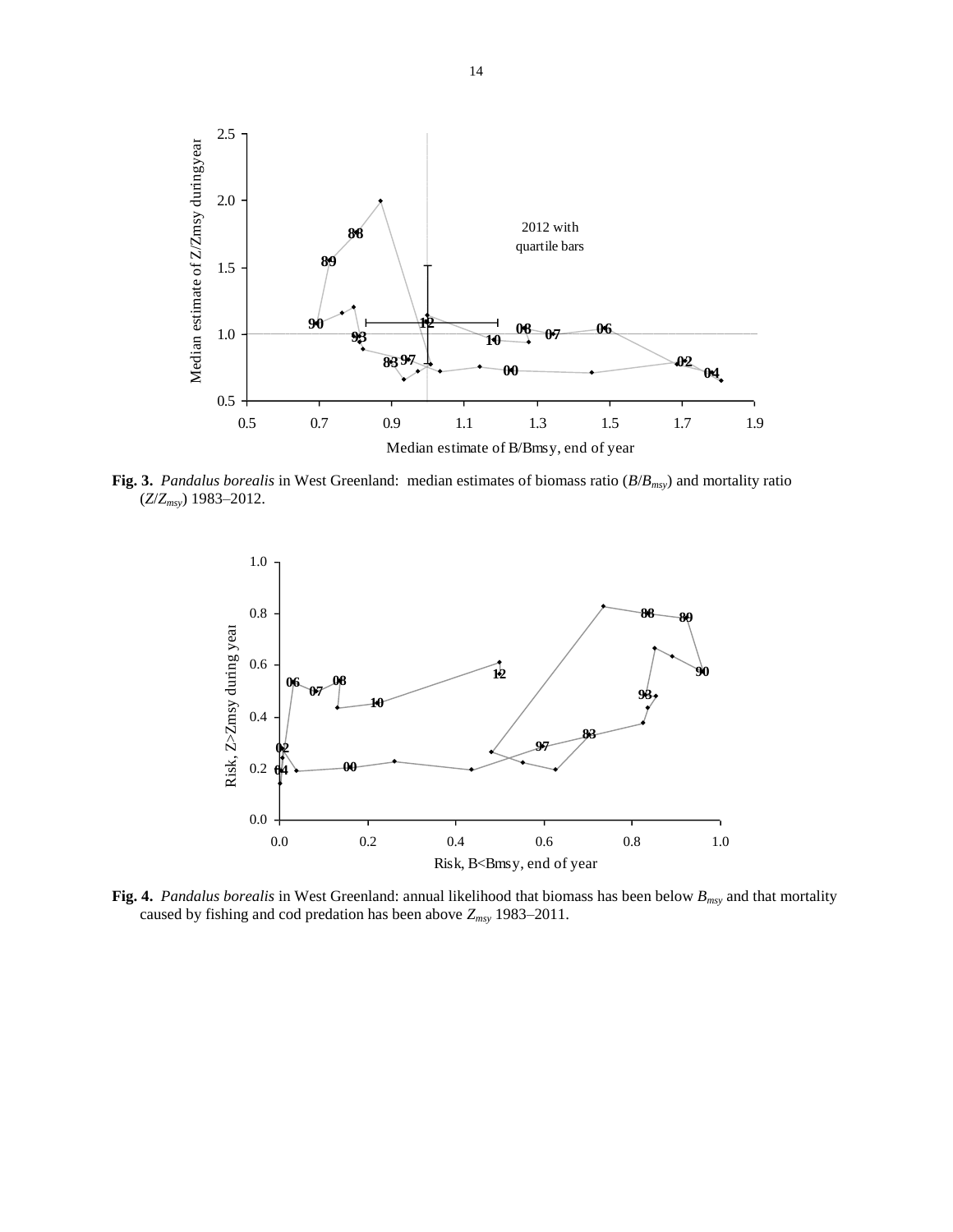

**Fig. 6.** *Pandalus borealis* in West Greenland: joint 5-year plot 2012–17 of the risks of transgressing *Bmsy* and *Zmsy* at catch levels 70–100 Kt/yr; with effective cod biomass 20 and 25 Kt.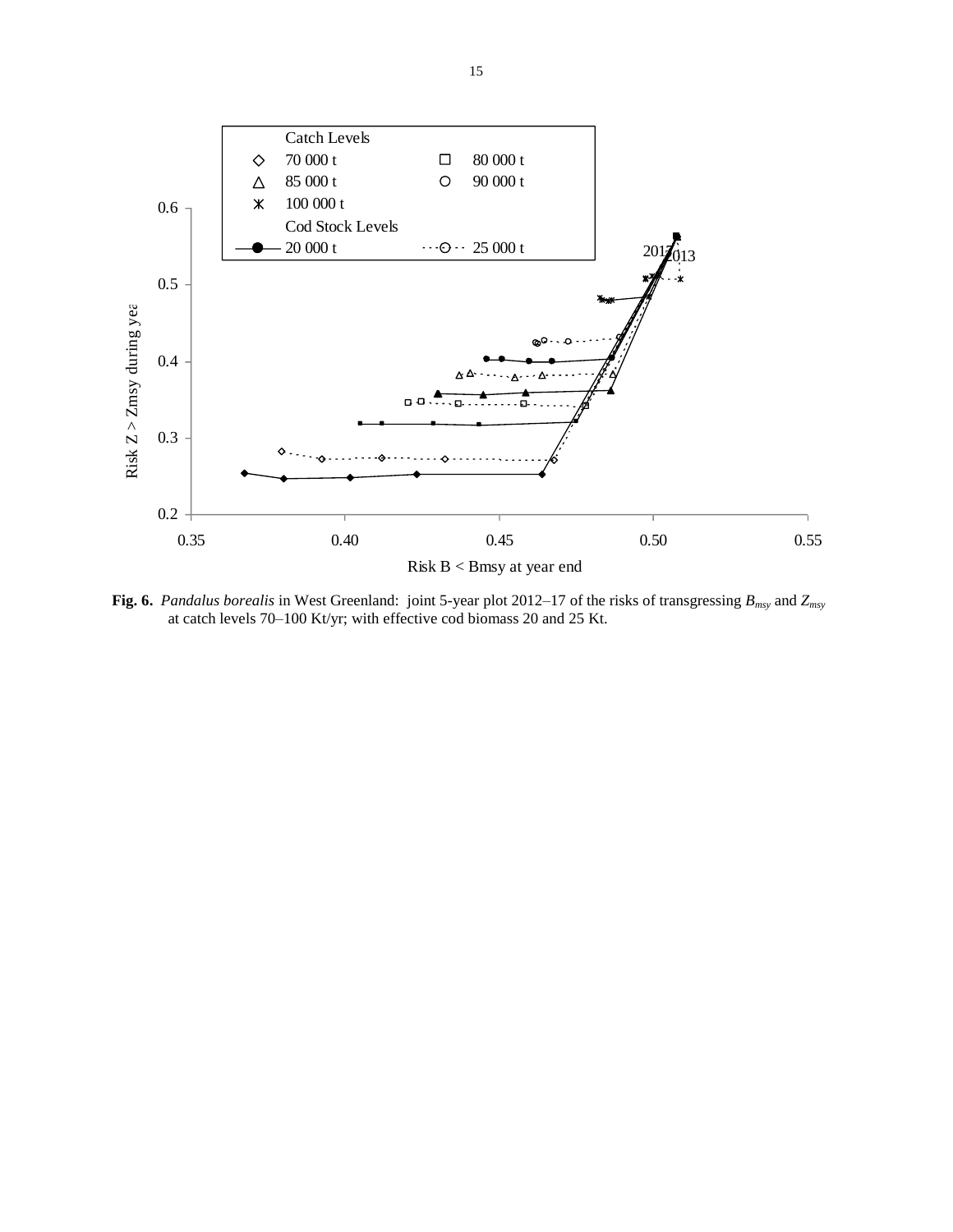

**Fig. 7.** *Pandalus borealis* in West Greenland: projections of stock development for 2013–2017 with effective cod biomass assumed at 20 000 t: median estimates with quartile error bars.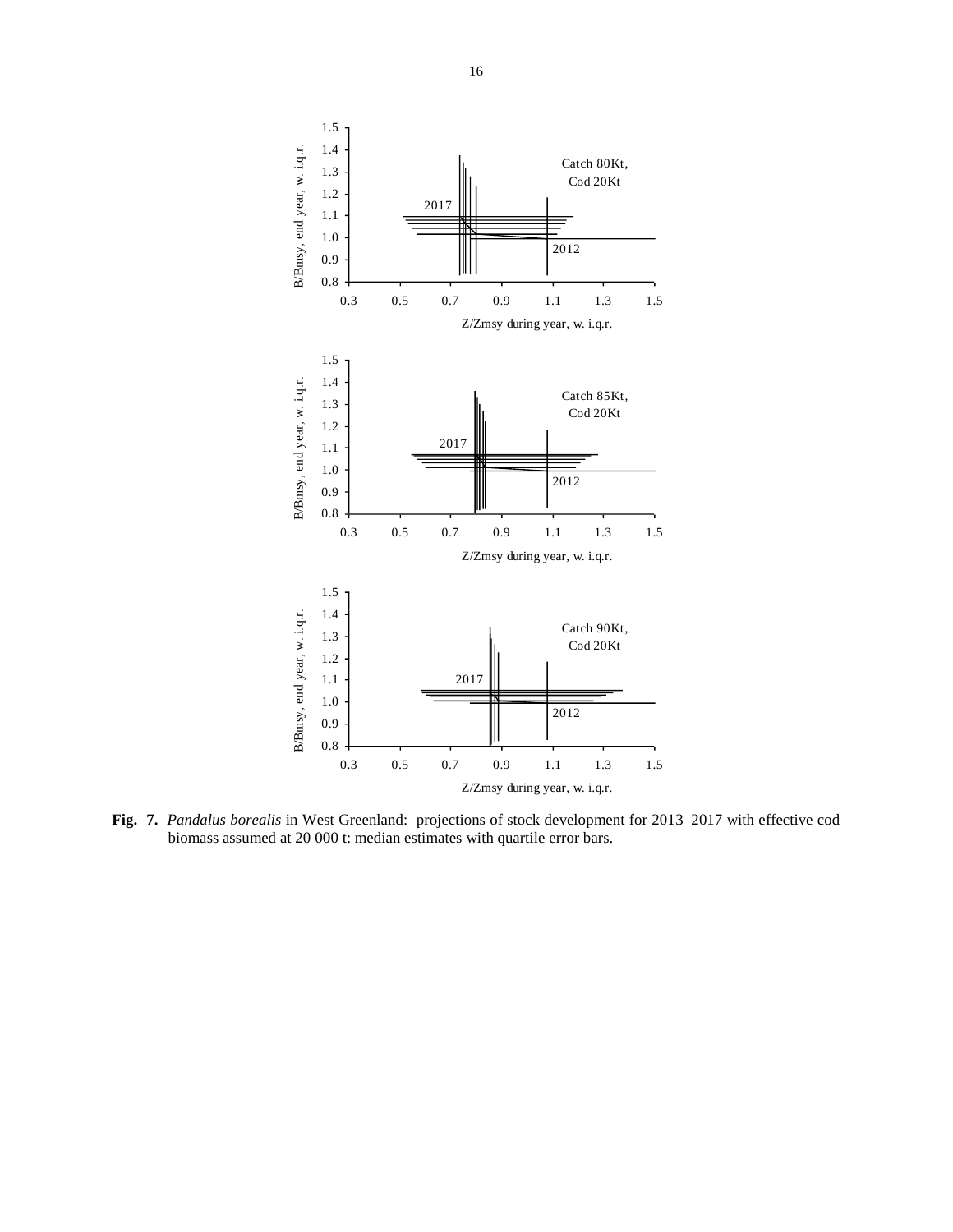

**Fig. 8.** *Pandalus borealis* in West Greenland: projections of stock development for 2013–2017 with effective cod biomass assumed at 25 000 t: median estimates with quartile error bars.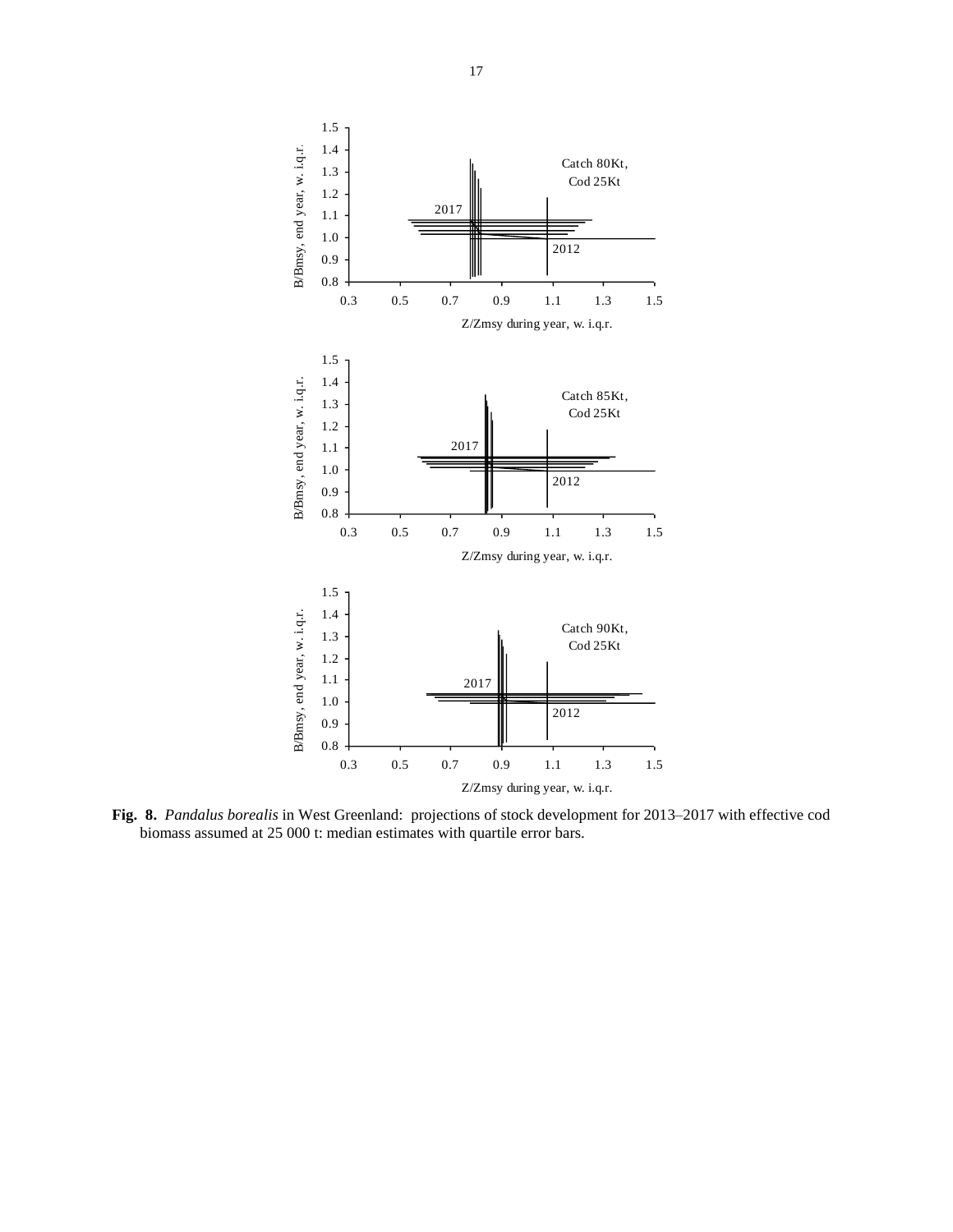

**Fig. 9.** *Pandalus borealis* in West Greenland: number at age 2 from research trawl survey, 1993–2012.



**Fig. 10.** *Pandalus borealis* in West Greenland: catch, fishable biomass and exploitation index, 1988–2012.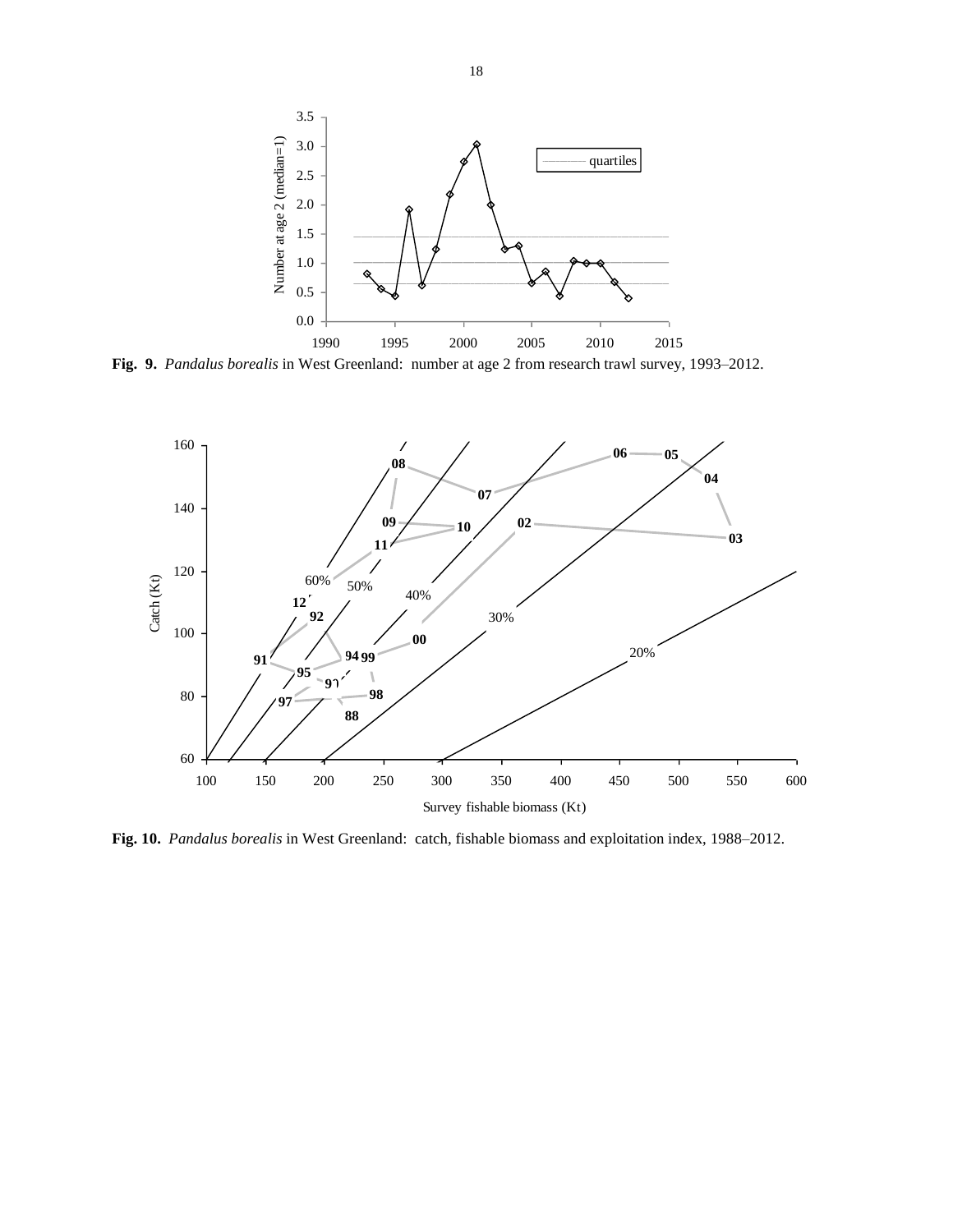

**Fig. 11.** *Pandalus borealis* in West Greenland: indices of the breadth of distribution of the Greenlandic fishery among 14 statistical areas, from logbook records, 1975–2012.



**Figure 12.** *Pandalus borealis* in West Greenland: mean latitude by weight of the logbook-recorded catch in the Greenland fishery, 1975–2012.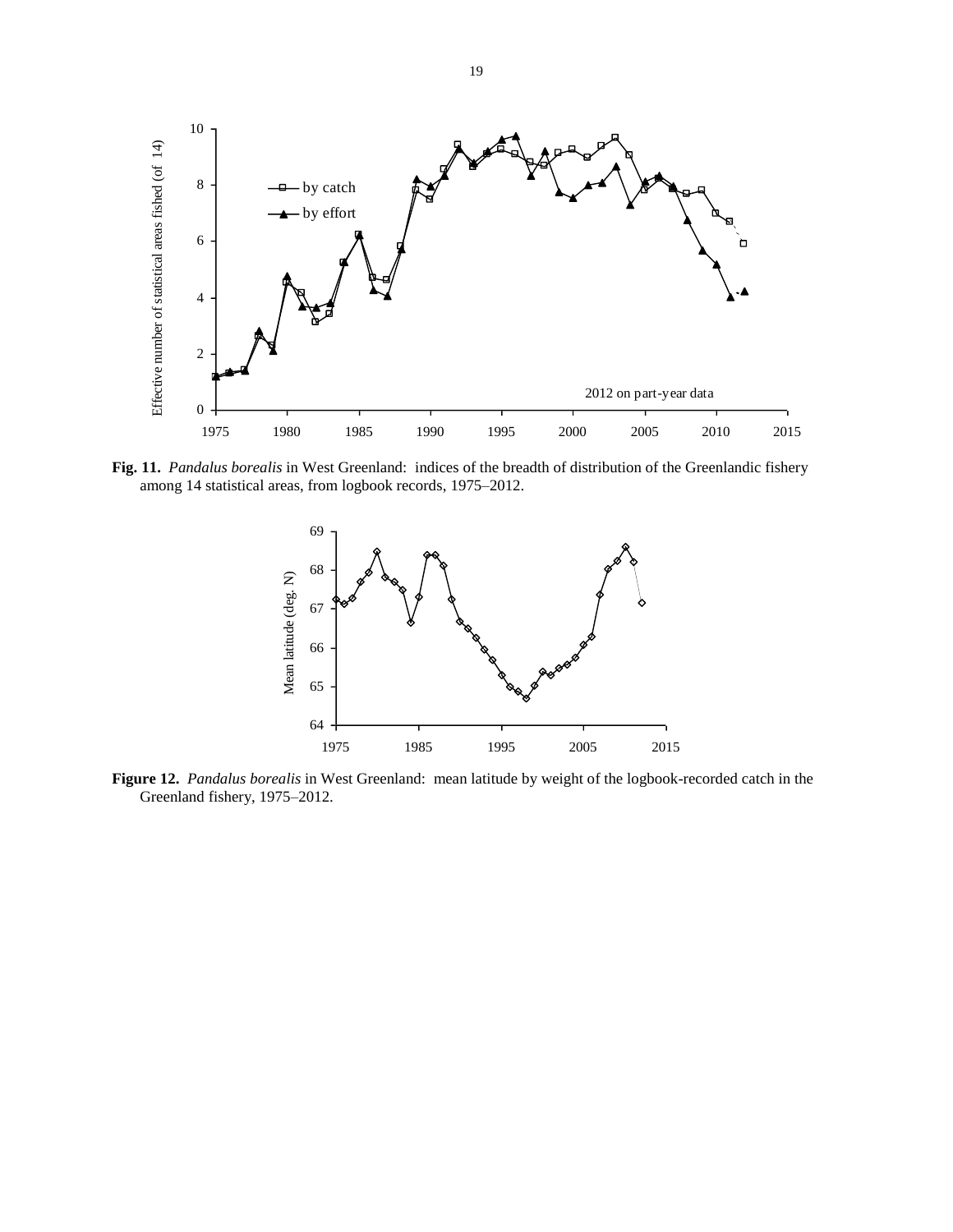

**Fig. 13.** *Pandalus borealis* in West Greenland: indices of distribution of the survey biomass, 1994–2012 (3-point moving means.)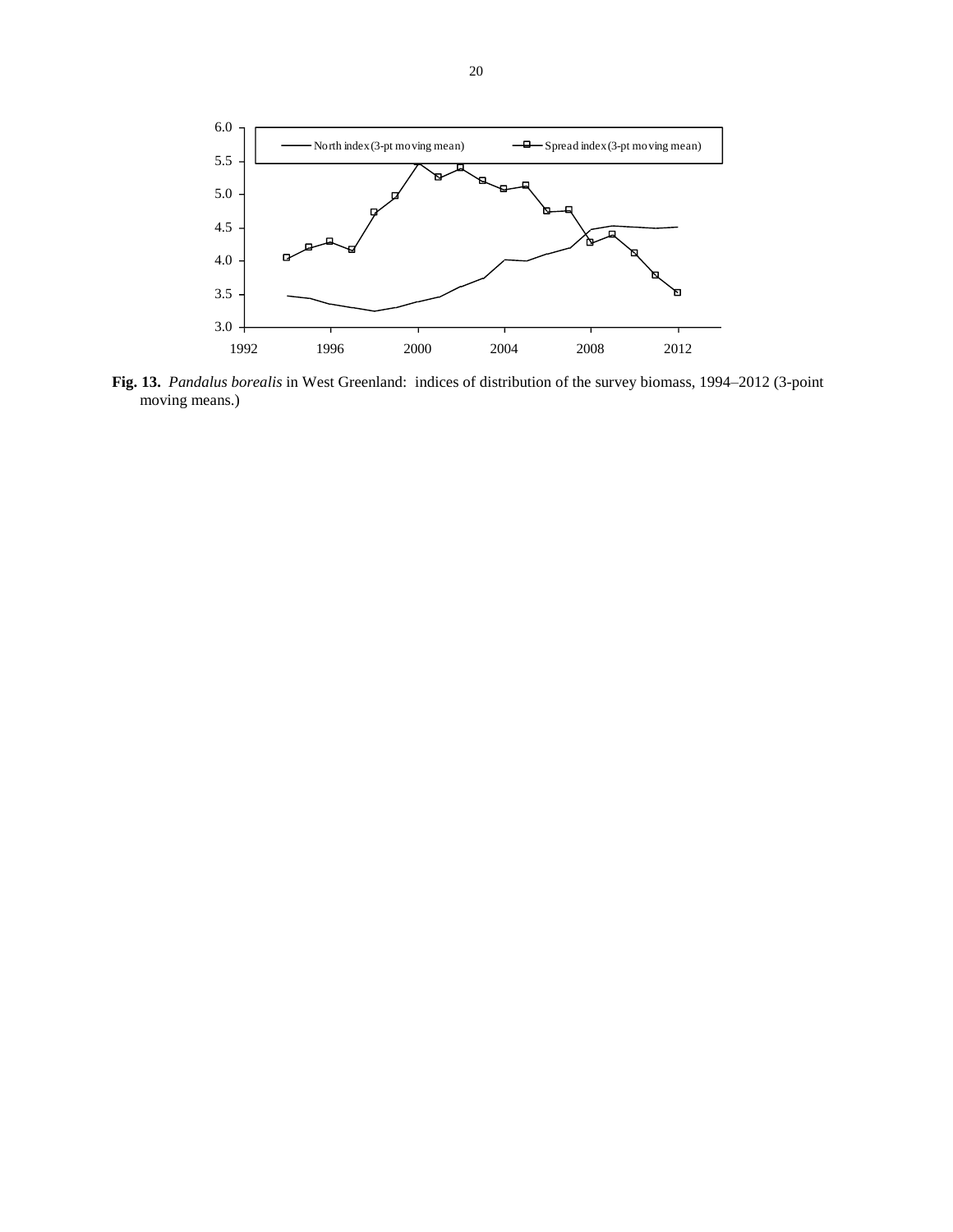Appendix to the assessment.

The Greenland shrimp fishery has applied to the Marine Stewardship Council for certification. The assessment report on the fishery placed conditions on, *inter alia,* verifying that a harvest control rule was implemented and that it worked effectively to maintain the stock in a safe zone. A management plan for the stock produced by the Greenland Ministry of Fisheries and Agriculture in 2010 included the following harvest control rule:

'harvest control rules are divided into two scenarios:

'a) when the stock has shown low rates of recruitment for several years (three years or more) and when the stock's distribution area is reduced (index from survey  $\leq 4.5$ ) and,

'b) when the stock has shown high rates of recruitment (> two years) and when the stock's distribution area is increased (index from survey  $> 4.5$ ).

'It has been decided that the following indicators will apply:

'1.  $B_{\text{msy}}$ : The probability that the biomass  $\langle B_{\text{msy}}\rangle$  must not exceed 20%. Applies to both scenarios.

'2.  $B_{\text{lim}}$ : The probability that  $B < B_{\text{lim}}$  must not exceed 1%. Applies to both scenarios.

 $3. Z_{\text{msy}}$ :

'a) The probability that Z exceeds  $Z_{\text{msy}}$  must not exceed 10%. Applies in the event of low recruitment rate and small distribution area.

'b) The probability that Z exceeds  $Z_{\text{msy}}$  must not exceed 15%. Applies in the event of high recruitment rate and large distribution area.'

These rules had the foreseeable problems that they do not specify what should be done if the recruitment rate and the distribution area send conflicting signals, and that 'high' and 'low' recruitment rate are not specified. A less foreseeable problem is that biomass, and biomass risk (the probability that the biomass  $\langle B_{\text{msv}}\rangle$ ) are not susceptible to being controlled with immediate effect by setting TACs or catch rates—they are as estimated by the assessment and can only be improved, slowly, by the natural growth of the stock. Moreover, the risk levels specified appear at first sight to be excessively conservative and maintaining such low risk levels would probably, under the stockproduction model we use, entail keeping the stock close to carrying capacity and in an unproductive zone of stock dynamics.

An alternative that is more practical in application is to set catches to achieve, in the short term, a tolerable level of mortality risk, and one that will in the longer term act to keep the biomass above  $B_{\text{msy}}$  and the biomass risk below 50%. The level of mortality risk that can be tolerated can be set to respond to the present state of the stock as expressed by the present level of biomass risk. When biomass risk is high—i.e. biomass is low—a lower level of mortality risk could be tolerated than when biomass is high and biomass risk is low; in that case, higher mortality risk could be tolerated.

The following example of a set of harvest control rules considers three divisions of biomass risk: less than 35%; between 35% and 65%; and above 65%. When biomass risk is low, mortality risk can be 45%, which implies fishing at an estimated mortality a little less than *Zmsy*. When biomass risk is moderate—i.e. it is estimated that the stock is close to *Bmsy* on one side or the other—mortality risk can be no greater than 40%. When biomass risk is high, mortality risk must be even lower, below 35%. It would be possible to adjust allowable mortality risk according to other factors such as recruitment forecasts, provided they were adequately specified. This has not been included in this example set.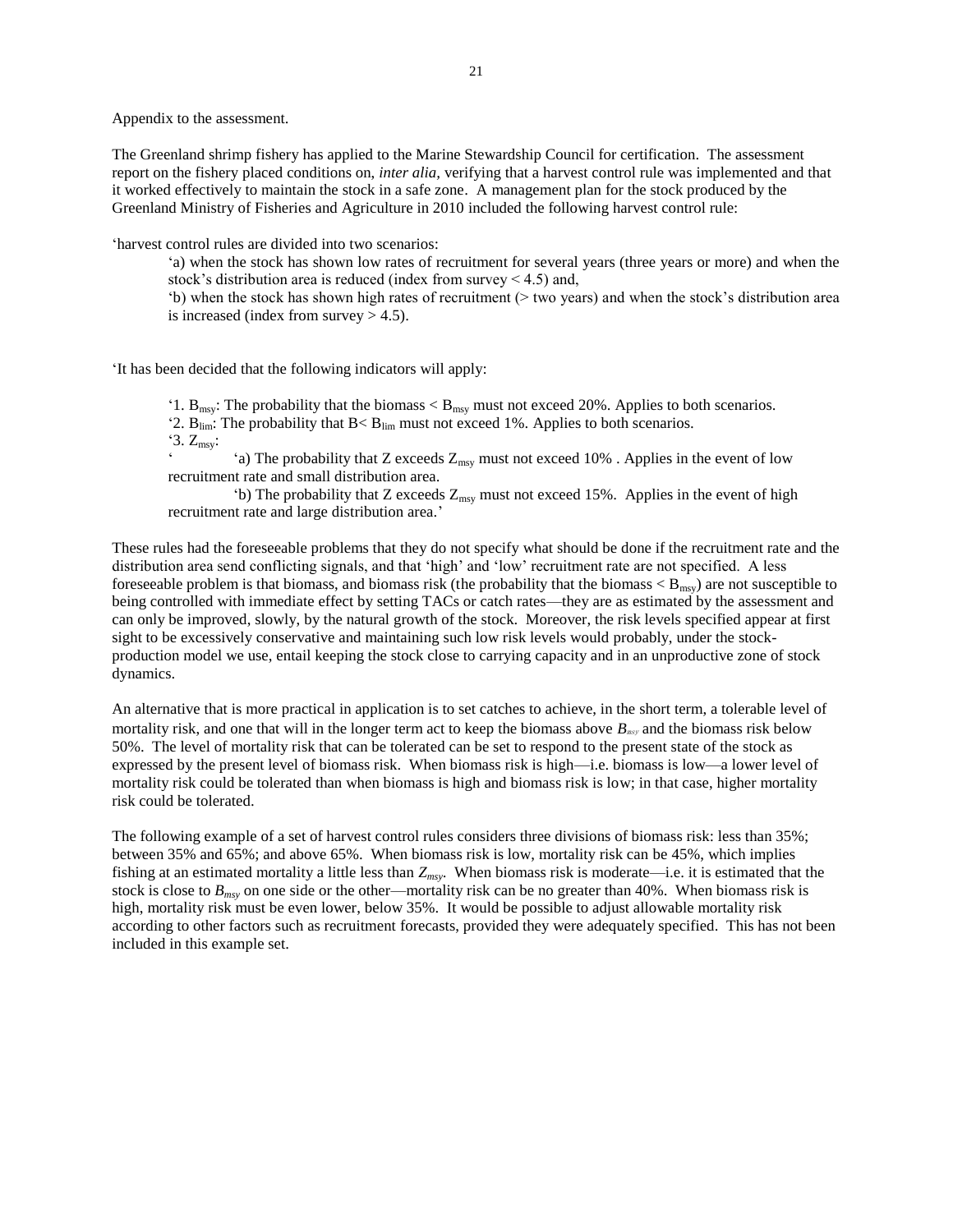An example set of harvest control rules (HCR).

- 1. The basis for TAC setting is the quantitative stock assessment approved and accepted by NAFO Scientific Council;
- 2. Advice on total TAC is formulated so that total mortality, including estimated predation, shall not exceed the following limits; in estimating predation pressure, NAFO SC shall use the best available information on the size and trend of predator biomass;
- 3. NAFO SC may advise catches less than the following limits if, in its opinion, special circumstances or condition of the stock, not fully captured by the quantitative model in use, justify doing so;
- 4. If it is estimated that the biomass risk (likelihood that the fishable biomass (FB) will be below its MSY level (Bmsy) at the end of the current year) is greater than 65%, then total TAC is to be advised so that the mortality risk (likelihood that total mortality exceeds the MSY rate (Zmsy)) is not greater than 35% in either of the next two years;
- 5. If it is estimated that the biomass risk is less than 35%, then total TAC is to be advised so that the mortality risk is not greater than 45% in either of the next two years;
- 6. If it is estimated that the biomass risk is between 35% and 65%, then total TAC is to be advised so that the mortality risk is not greater than 40% in either of the next two years;
- 7. The total TAC set by Greenland will comprise the Greenland quotas, contractual obligations to other nations and a set-aside for the Canadian fishery on this stock in the Canadian SFA1;
- 8. The total TAC set by Greenland may be higher than that advised by SC, only in such degree as suffices to avoid year-on-year reduction of the quotas available to the Greenland fleets greater than 12,5%;
- 9. Notwithstanding any of the foregoing, TAC shall not be advised or enacted such that FB would be brought below Blim (30% of Bmsy) with more than 5% probability in any year if the catch were maintained for 5 years;

These catch control rules were motivated by the following proposal for a harvest strategy: